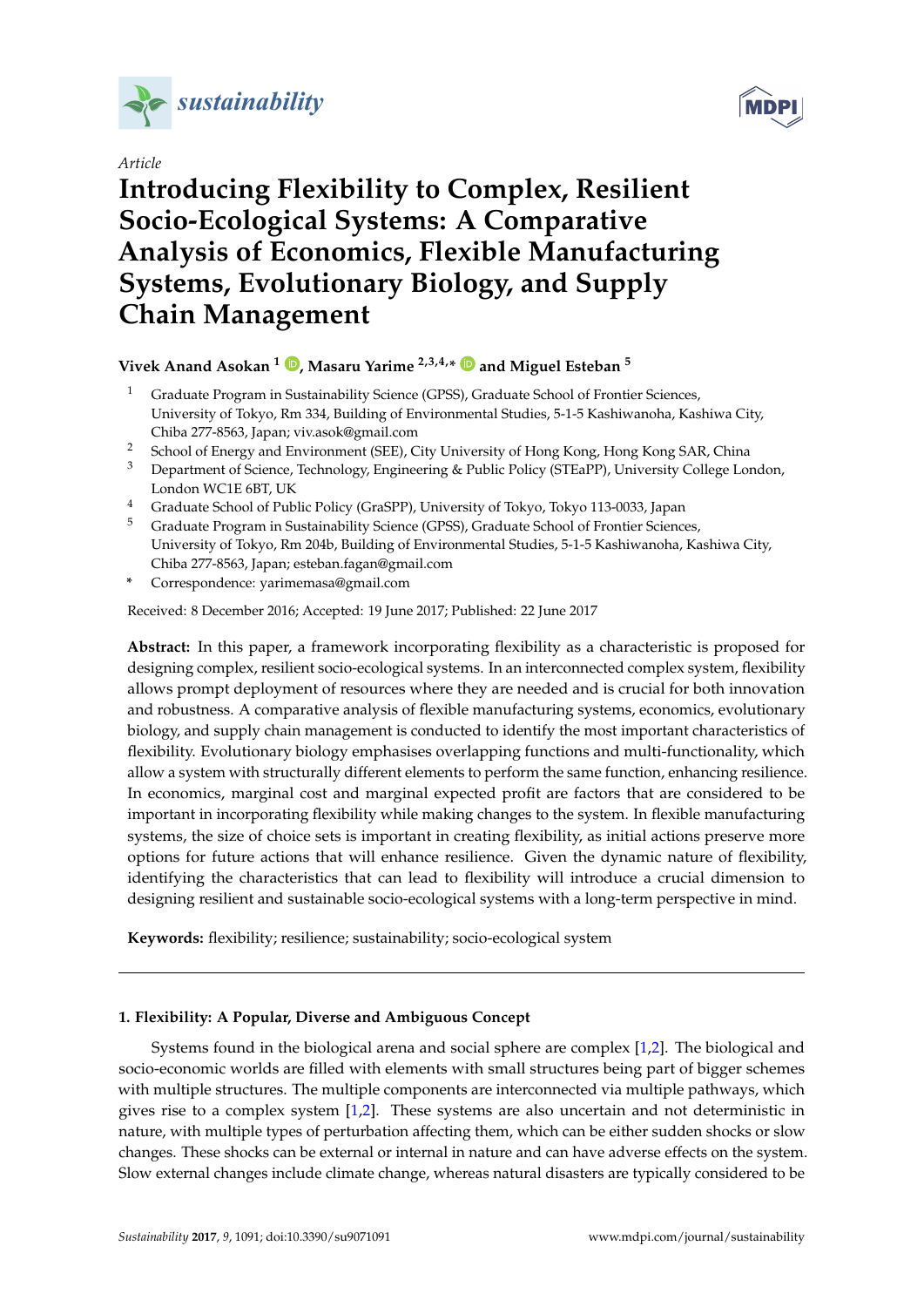shocks. Slow internal changes can arise from poverty or inequality, whereas an internal shock can take the form of an economic depression or armed war.

Resilience is one of the common perspectives used in socio-ecological and complex-system research. Academics from different fields, including sustainability science, have readily employed the theory of resilience and its definition. Resilience as a metaphor and its definition are sometimes incommensurable with the theory of resilience, as they have different definitions and standards, and the term has been co-opted for different agendas [\[3\]](#page-14-2). The theory of resilience (and its definitions) used in sustainability science has been developed by ecologists and is not without criticism. One argument from the social sciences is that resilience and complex systems frameworks perpetuate the idea of functionalism; system ontology; equilibria, and thresholds; use of rational actor and conservative approaches to sustainability [\[4\]](#page-14-3). Further, they do not consider the instability created within the system [\[3\]](#page-14-2). In addition, the tendency to see resilience as a desirable outcome has been questioned [\[4\]](#page-14-3). To counteract these criticisms and accommodate interdisciplinary research on complex systems and socio-ecological systems, both critics and proponents of these approaches have called for pluralistic approaches [\[5\]](#page-14-4).

Given the uncertain shocks and disturbances, it is necessary for a system to have the ability to change and accommodate to them, or risk system failure. Flexibility is considered as the property of a system that promotes change in the system [\[6\]](#page-14-5). In an uncertain world, the daily lives of people are prone to certain risks. Understanding and managing these risks is critical for citizens, governments, and businesses to plan their future operations and ensure medium and long-term sustainability. Humans form social networks and are highly enterprising, which makes us adaptable. However, present day lock-ins, be they technological, institutional, or behavioural, have major ramifications on the future sustainability and resilience of a system. The ability to change a system is pertinent in overcoming these lock-ins. In the present paper, the idea of flexibility is used in connection with the concept of resilience to explain their importance for research on sustainability. Although the need to consider flexibility has already been made in the literature on resilience, this link has not been explicitly emphasised. Flexibility is a concept that, although often used, is not yet widely discussed within the context of sustainability, resilience, complex systems, and socio-ecological frameworks, despite its multiple features which can enhance such frameworks [\[7\]](#page-14-6). Perspectives on flexibility can be informed by looking at similar notions in economics, biology, management, and engineering systems. In the present paper, we propose that flexibility is a crucial property which is necessary to make systems resilient (where resilient systems are defined as those that have the ability to cope with an uncertain stress or strain). Based on a literature review on resilience, we argue that robustness and transformation are two parameters that are crucial for a resilient system. Flexibility, which is the ability to change, leads to both robustness and transformation in times of stress or strain. Flexibility is thus a property of a system which promotes change within the system [\[6\]](#page-14-5). Hann et al. listed the multiple interpretations of flexibility and flexibility-like words (such as adaptability, resilience, or robustness) commonly used in academic literature. They give a nuanced understanding of their use, highlighting the multiple and overlapping meanings of these terms [\[8\]](#page-14-7). At the same time, flexibility is used within the academic literature as a term with its general dictionary meaning. Flexibility as a concept is very useful but ambiguous and diverse, and thus requires explanation in order to introduce it as a fundamental concept when discussing complex, resilient socio-ecological systems. We identify certain characteristics of flexibility to add value by presenting a conceptual framework where the idea of flexibility is introduced into the resilience framework, expanding the current understanding of how it can be used in the field of sustainability science. To do so, we delve into the literature on resilience. The latter part of the paper then places stress on the need for flexibility as a property for resilience, including a literature review of flexibility from flexible manufacturing system, economics, evolutionary biology, and supply chain management to elucidate different characteristics of flexibility. We build on both ontological and conceptual linkages between flexibility and resilience thinking from the four fields mentioned above. Flexibility alternatively can also have negative repercussions. However, in the present paper, we conceptualise flexibility in conjunction with both robustness and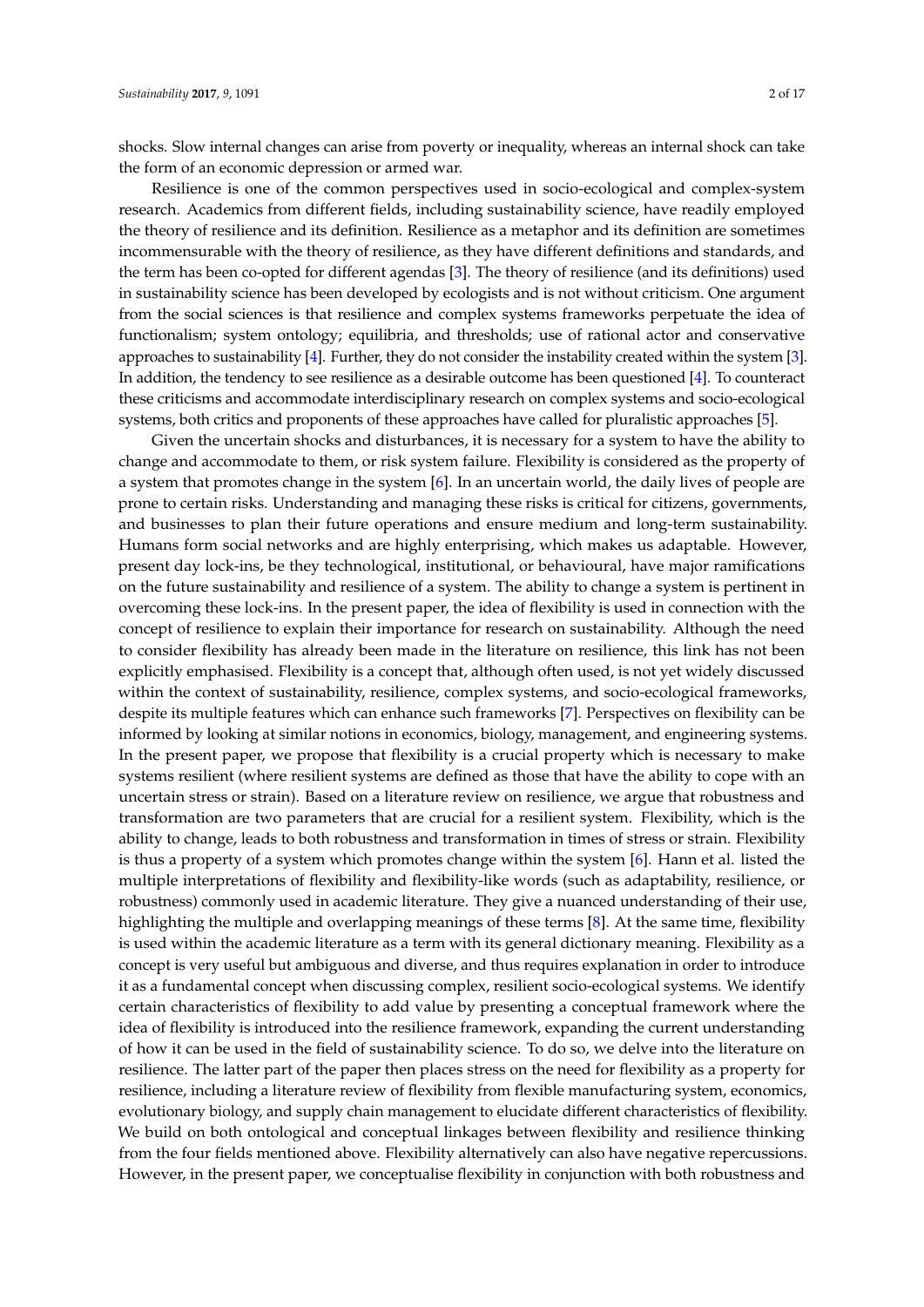transformation. Nevertheless, we focus on flexibility and the characteristics of flexibility which can

lead to possible ideas and pathways to escape the lock-ins which can prevent transformation and adaptation. The features of flexibility are prescribed as toolkits which should be used based on the context of the systems or the problem analysed. Also, we list down the importance of concepts like flexibility, resilience, and other concepts like complex sytems, transitions, and path-dependency, as they have the potential for integrating research on sustainability. These concepts and terms can be used for conceptual coordination. We argue that this is necessary to move beyond the debate on the dichotomy of unification and pluralism within sustainability sciences.

## **2. Resilience—From Static to Dynamic**

Academics from different fields have widely accepted the resilience thinking, and the number of papers on resilience in the web of science exploded to 800 in 2013, from 60 in 1993 [\[9\]](#page-14-8). These papers come from a wide variety of fields like sociology, urology, environmental sciences and ecology, history, anthropology, polymer science, urban studies, materials science, amongst others. Thoren (2014) contends that the concept's abstractness has allowed it to permeate different fields, with the possibility of unifying some of them [\[9\]](#page-14-8). Earlier, the concept was used in the areas of psychology and material science; recently the concept is being used in sustainability science. In this sense, it is worth noting that the widely accepted definition of resilience used in sustainability science was first developed by ecologists [\[10\]](#page-14-9).

Holling defines stability as "the ability of a system to return 'to an equilibrium state after a temporary disturbance; the more rapidly it returns and the less it fluctuates, the more stable it would be" [\[10\]](#page-14-9). Similarly, Holling defined resilience as, "a measure of the persistence of systems and of their ability to absorb change and disturbance and still maintain the same relationships between populations or state variables" [\[10\]](#page-14-9). Resilience has a dynamic character, though stability emphasises returning to a static state.

Clark identifies the core sustainability program as "understanding the complex dynamics that arise from interactions between human and environmental systems." However, traditional research on sustainability focuses on problem-solving from an individual vantage point [\[11\]](#page-14-10). Since the biological and socio-economic realm's exhibit complex dynamics, the concept of resilience is apt to study dynamism.

There are three different articulations of resilience, namely ecological resilience, engineering resilience, and the adaptive cycle of resilience. "Engineering Resilience" emphasises the time a system takes to return to equilibrium or a steady state [\[12\]](#page-14-11). This definition would appear to be identical with the term elasticity, as understood in the field of engineering [\[13\]](#page-14-12), and is more in line with the definition of "stability." However, defining resilience as a steady state condition allows it to lose its dynamic character. When applying this concept on a global level, Gunderson accepts the implicit assumption in engineering resilience that there is only one steady state [\[14\]](#page-14-13). Nevertheless, this articulation is popular in some academic disciplines, especially in the field of disaster management [\[15\]](#page-14-14). However, it is questionable if, given the deplorable condition of particular systems; it is advisable to bounce back to the original system [\[16\]](#page-14-15). Many disaster management programs and studies focus on the recovery of an area's population, economy, or built form to its pre-disaster state (though this view is slowly changing with the application of "build-back-better" principle, see for example) [\[17\]](#page-14-16).

Ecological resilience differs from the disaster management concept in that it accepts the presence of multiple stability regions. The main parameter measured is the amount of perturbation which the system can absorb. However, some researchers interpret "ecological resilience" just like "engineering resilience", without taking into account the dynamic nature of resilience [\[18\]](#page-14-17). Nevertheless, generally speaking, ecological resilience accepts the dynamic character of the resilience; though this dynamic nature is restricted within the boundaries of these multiple states. This definition does capture the idea of continuous change, with multiple stability regions. The different states and stability condition of three various types of articulation of resilience are summarised in Table [1.](#page-3-0)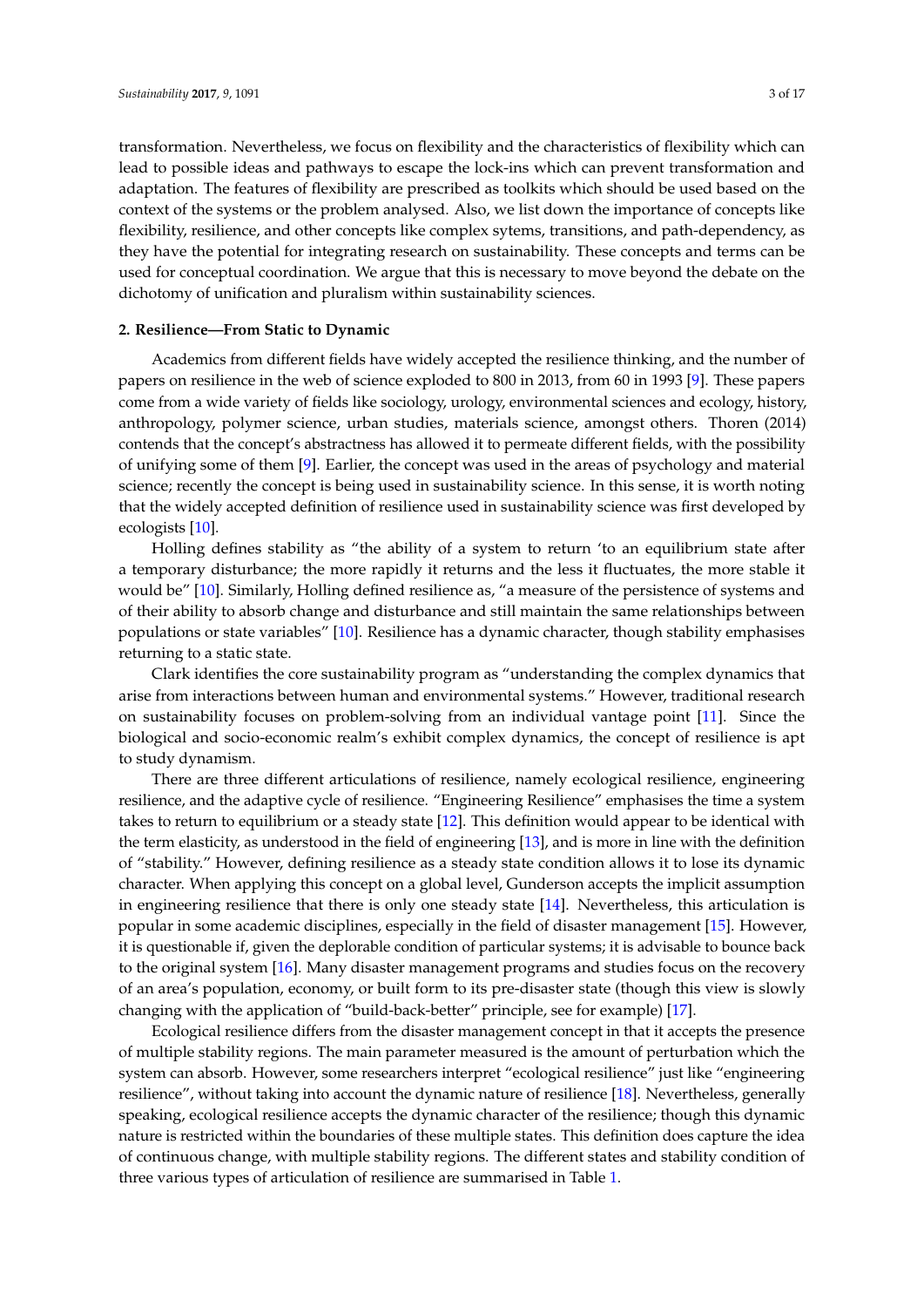<span id="page-3-0"></span>

| Resilience                    | <b>States</b>           | <b>Stability Condition</b>            |
|-------------------------------|-------------------------|---------------------------------------|
| <b>Engineering Resilience</b> | Single Basin            | Single Stability Range                |
| <b>Ecological Resilience</b>  | Multiple Basins         | Dynamic with multiple Stability Range |
| Adaptive Cycle                | <b>Cyclical Process</b> | Dynamic and continuous                |

**Table 1.** Types of Resilience. **Table 1.** Types of Resilience.

Finally, the idea of the adaptive cycle of resilience captures the concept of continuous change, which was extended into resilience literature by Holling and Gunderson [\[19\]](#page-14-18). The adaptive cycle has which was extended into resilience literature by Holling and Gunderson [19]. The adaptive cycle has four stages, namely, exploitation (r), conservation (K), release  $(\Omega)$ , and reorganisation  $(\alpha)$ , as shown in Figure 1. The process typically takes place the process to the process to the process the process to the proces in Figure [1.](#page-3-1) The fore loop of the process typically takes place during a longer time than the others, and involves movement from exploitation/growth to the conservation stage, and is characterised by and involves movement from exploitation/growth to the conservation stage, and is characterised by increased connectedness and stability. After the conservation phase, the system disintegrates in a back located and stability. After the conservation phase, the system disintegrates in a back loop to the release stage and then reorganises to reach the growth stage, completing the cycle.

<span id="page-3-1"></span>

**Figure 1.** Adaptive Cycle. **Figure 1.** Adaptive Cycle.

In conclusion, the concept of resilience in sustainability science has transformed gradually from In conclusion, the concept of resilience in sustainability science has transformed gradually from referring to a single stability region into a dynamic and continuous system, which more accurately referring to a single stability region into a dynamic and continuous system, which more accurately captures the essence of the real world. From an evolutionary approach, it is hard to imagine an captures the essence of the real world. From an evolutionary approach, it is hard to imagine an equilibrium state given the large number of parameters typically involved in such complex systems, equilibrium state given the large number of parameters typically involved in such complex systems, all of which are constantly changing. A resilient system should be able to absorb perturbation given the uncertainty and unpredictability of a system. The concepts of adaptive cycle and ecological resilience incorporate this impression of dynamism and allow for continued adaptation and transformation as one of the best ways of facing uncertainties.

In 2002, Carpenter suggested the following three possible aspects of resilience, (i) response to In 2002, Carpenter suggested the following three possible aspects of resilience, (i) response to disturbance; (ii) capacity to self-organize; and (iii) capacity to learn and adapt [20]. Similarly, disturbance; (ii) capacity to self-organize; and (iii) capacity to learn and adapt [\[20\]](#page-14-19). Similarly, Holling (1986) pointed out the importance of renewal, novelty, innovation, and reorganisation of a system while extending the concept of resilience to a socio-ecological system [\[21\]](#page-14-20). However, Walker et al. (2004) and later Folke (2010) emphasised additional critical characteristics of a resilient system under a framework that they referred to as "resilience thinking." Folke noted that adaptability and transformation are necessary features of a resilient system [\[22](#page-14-21)[,23\]](#page-14-22). Adaptability has been used in resilience literature as "the capacity of actors in a system to influence resilience" [\[22\]](#page-14-21). Walker et al. (2004) defined transformability, "as a means of defining and creating new stability landscapes by introducing new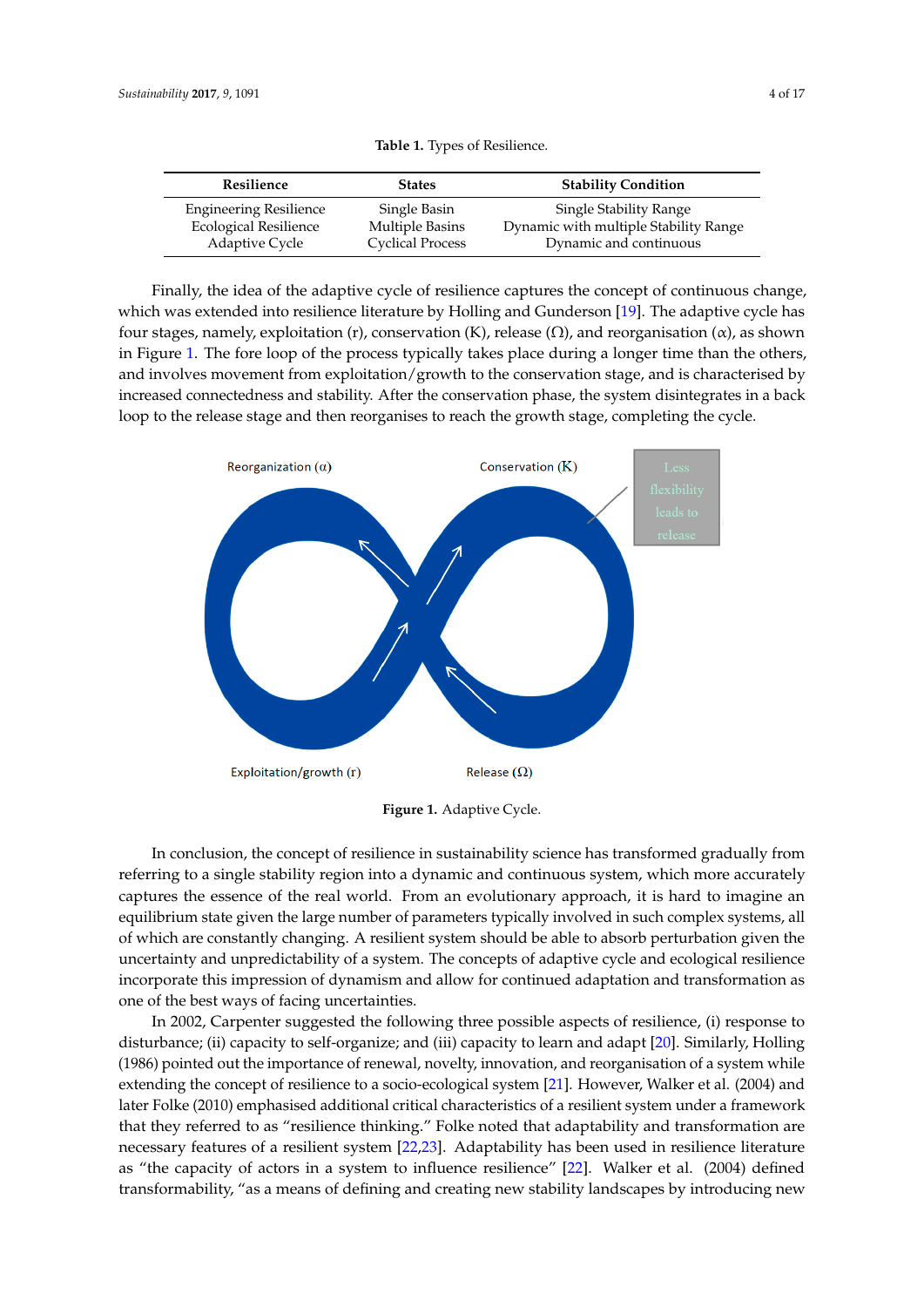components and ways of making a living, thereby changing the state variables, and often the scale,<br>which defines the system." which defines the system."

As described earlier, the traditional view on resilience gives importance to the persistence of a system, with Folke et al. noting the dichotomy between robustness and resilience [\[23\]](#page-14-22), where " $\alpha$  confusion arises when resilience is interpreted as backwards looking, assumed to prevent novelty, innovation and transitions to new development pathways. This interpretation seems to be more about robustness to change and not about resilience for transformation."

By focusing on the backward-looking features of engineering resilience, adaptability and transformation can be neglected, while comparing resilience with the vulnerability framework, Miller et al. added that "similar trends can be seen in the resilience literature, in which empirical work is still interpreting resilience in the narrow sense of return time and recovery, thereby missing the broader use of the concept" [\[24\]](#page-15-0). Resilience in that sense can be broadly broken as having two parameters: the backwards looking features like robustness and adaptation, and forward-looking feature like innovation and transformation of resilience. It is necessary to study the system to appreciate the dynamic and continuous change that it goes through as a whole, and incorporate adaptation, transformation, and robustness instead of narrowly interpreting it. Carlsson contends that there is a highly formal and abstract work on flexibility in academia [25], with Bateson defining flexibility as "uncommitted potentiality for

a change" [26]. Similarly, within the resilience literature, the importance of flexibility was stressed [22]:<br>"As t[he K](#page-15-2) phase continues, resources beco[me](#page-14-21) increasingly locked up, and the system becomes "As the K phase continues, resources become increasingly locked up, and the system becomes progressively less flexible and responsive to external shocks. It is eventually, inevitably, followed by a chaotic collapse and release phase  $(\Omega)$  that rapidly gives way to a phase of reorganisation  $(\alpha)$ , which may be rapid or slow, and during which, innovation and new opportunities are possible" (Figure [1](#page-3-1) for reference).  $H$  ference). The concept of flexibility is not well developed with resilience. In the following  $\alpha$ 

However, the concept of flexibility is not well developed within resilience. In the following section, the authors attempt to develop a conceptual framework that will highlight the importance of flexibility in the resilience building framework.

#### **3. Flexibility—Balancing the Extreme Needs of a System**  $\mathcal{I}$  section, we introduce our new conceptual framework, emphasising the role of flexibility the role of flexibility the role of flexibility the role of flexibility the role of flexibility the role of flexibility the

<span id="page-4-0"></span>In this section, we introduce our new conceptual framework, emphasising the role of flexibility in creating resilience, as illustrated in Figure 2. The concept of flexibility from fields such as biology, engineering, and economics is used to organise the ideas within the resilience thinking framework, which constitutes the originality of the present paper and the concepts it seeks to introduce. In this context, the relationships within a system—which can be both robust and able to evolve—can be elaborated. The authors contend that flexibility as a property leads to both robustness and transformation, which are two parameters that are crucial for a resilient system. Table [2](#page-5-0) summarises these relationships. these relationships.



# Conceptual Framework

**Figure 2.** Illustration of the relationships between flexibility and a complex system. **Figure 2.** Illustration of the relationships between flexibility and a complex system.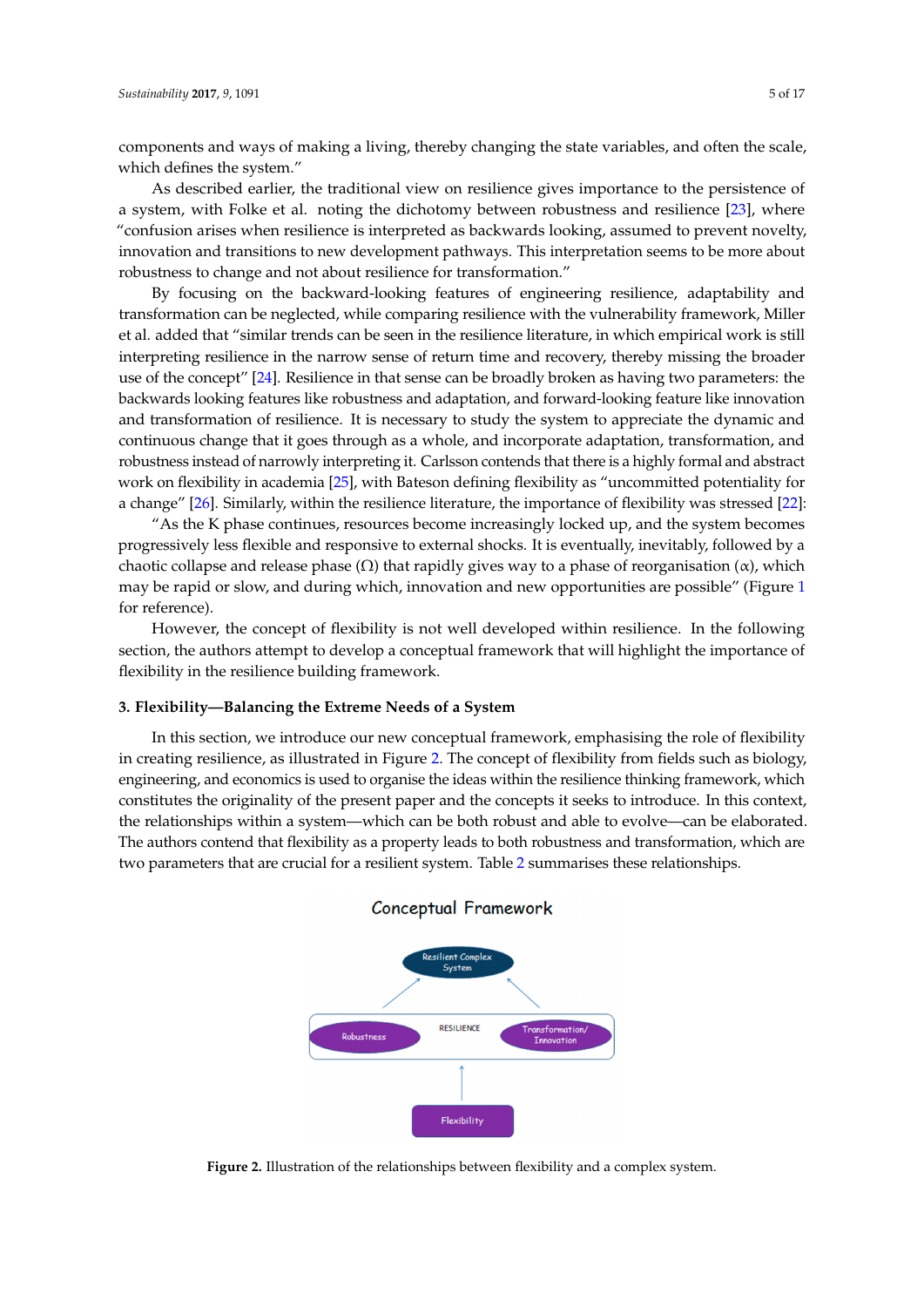<span id="page-5-0"></span>

| Variables      | Relationship            | Relationship                                 | Reference |
|----------------|-------------------------|----------------------------------------------|-----------|
| Robustness     | More parts and pathways | Flexibility allows higher chance of survival | [27]      |
| Transformation | More interactions       | Flexibility facilitates the interaction      | [28, 29]  |

**Table 2.** Relationship between Flexibility and Variables.

Robustness and innovation are both necessary for a system. Robustness is important in the context of the present, though innovation becomes necessary in the framework of the future. Edelman and Gally note that in systems which are planned, robustness is introduced by incorporating redundancy to known externalities [\[30\]](#page-15-6). In the event of an unknown externality, Edelman et al. (2004) note that the flexibility of a system is crucial in maintaining its robustness. Also, the same flexibility is essential in realising innovation within the system. Similarly, Ferguson et al. (2007) contend that flexibility can manifest itself as multi-ability, evolvability, or robustness. Evolution reflects the ability of the system to be reconfigured [\[6\]](#page-14-5). Robustness reflects "optimal performance or maintenance of some level of functionality." These ideas are similar to those by Edelman and Gally (2001) and later Whitacare (2010) [\[30](#page-15-6)[,31\]](#page-15-7).

The combination of existing parts within a system is considered as a critical process for innovation. Numerous examples in the field of biology prove the presence of combination to produce novelties. For example, Andreas Wagner cites the example of combinations of chemical reactions in the creation of life [\[28\]](#page-15-4). Solee et al. (2013) reviewed biological and technological evolution and emphasised that they are driven by the reuse and combination of existing resources. They stress that, unlike biological evolution, technological innovation can be planned [\[29\]](#page-15-5). Systems created by humans from the perspective described above can aim for higher performance, taking into account both resilience and flexibility [\[29\]](#page-15-5). A transformative system has a higher potential not to become vulnerable and fragile to stress and strain.

Blau and Schwartz (1984) stressed that societies, where individuals do not have any group affiliations, would have the highest social integration [\[32\]](#page-15-8). It is also implied that for a complex idea to spread it was better to reduce social boundaries. However, this could mean that in a highly diverse population with no social boundary there would be people with no common interest, leading to an erosion of social networks. Damon Centola argues that social integration when there are no group boundaries is important up to a point [\[33\]](#page-15-9), though after a certain threshold it is important that group boundaries be maintained, which allows a population with similarities to create and diffuse ideas. Diffusion of an idea to groups outside the group's boundaries would be possible by the interaction of members in overlapping groups. Ulanowicz similarly argues that there is the sweet spot in the degree of connectedness in a system, and he contends that this can be observed in all natural systems [\[34\]](#page-15-10).

Robustness and the ability to transform are relevant parameters for successful systems, as explained in previous sections. A complex system is better able to provide robustness and innovation. Robustness and innovation within the system are only possible if the system can change. A system which is inflexible or locked in has a major possibility of suffering catastrophic damage under episodic events for which it is not prepared. It is in this context in which the flexibility of a system becomes crucial. Hence, a system which can be actively changed can be robust under stress and shock. Flexibility, in that case, is an essential property of a system within resilience. Similar ideas have been used to conceive products which are both flexible and reconfigurable [\[6\]](#page-14-5).

Carlson & Doyle (2002) emphasised that the commonly held belief that complex systems are not robust is false [\[27\]](#page-15-3). They present the analogy of a simple bacterium. Simple bacteria have several hundred genes in comparison to *Escherichia coli*, which has ten times the genes present in simple bacteria. Thus, the simple bacteria can only survive in highly regulated environments. *E. coli*, on the other hand, can survive in a wide range of environments. Similarly, they also present the example of an older automobile which has simple systems, while newer vehicles have complex systems with airbags, an antilock-breaking system, anti-skid systems, and so forth. The newer automobiles are safer and more robust in comparison to the earlier automobiles. Thus, using both of these examples, they point how inherent complexity can drive robustness in the system [\[27\]](#page-15-3). A complex system with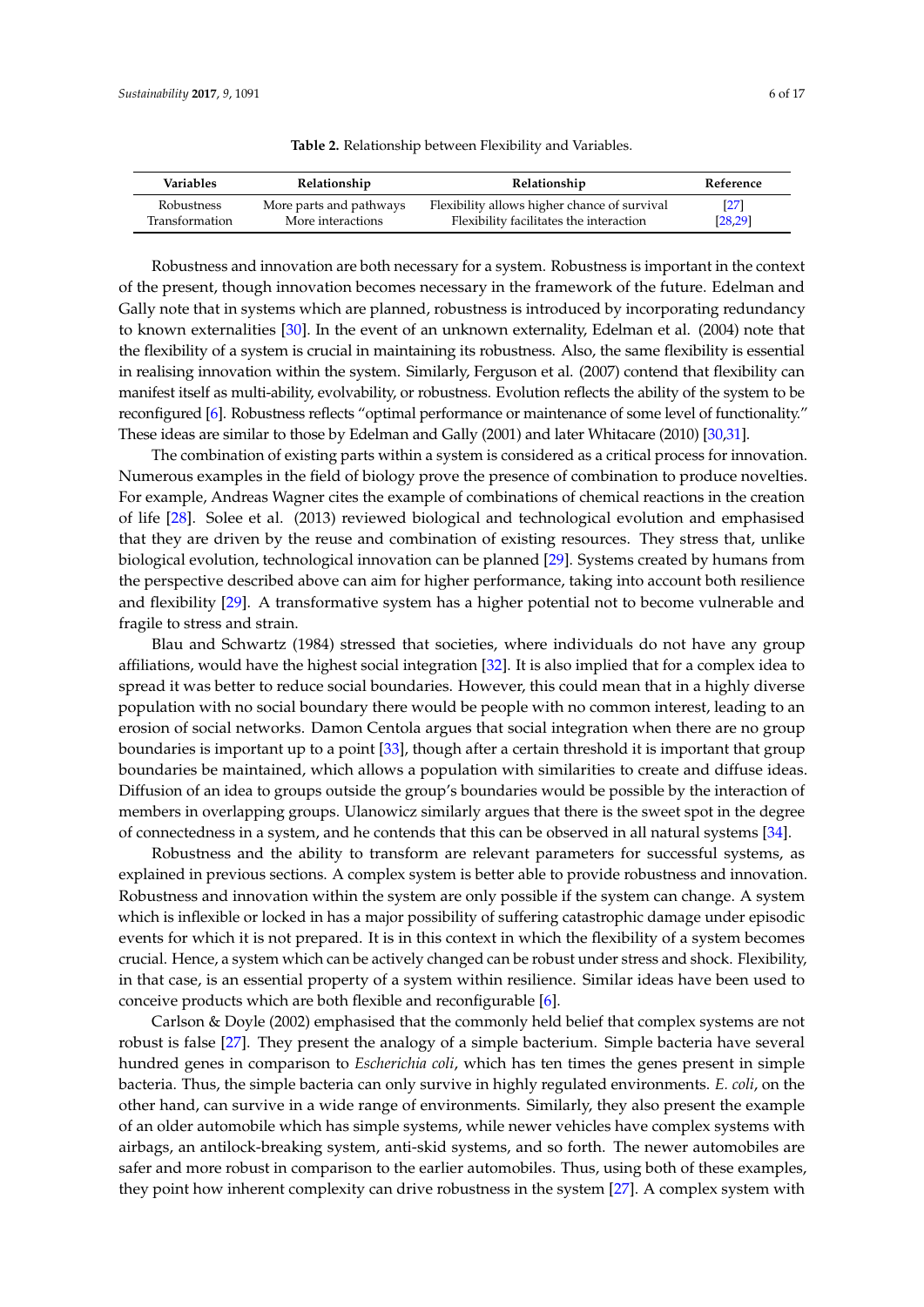flexibility can transfer the resources needed from the point of surplus to deficit in times of stress or strain, making the system more robust.

An organism or system has to balance between robustness and transformation in response to the changing condition in the environment. The example of the caterpillar is often cited. Caterpillars need to maintain robustness in terms of functioning and at the same time accommodate the changes in genes required to transform them into butterflies [\[35\]](#page-15-11). Similarly, the same ideas can be applied to the cultural and social sphere, where different concerns to stabilise the system and transform them require that a balance between these needs are struck [\[35\]](#page-15-11). These examples point out the importance of balancing the competing extremes, and how robustness and transformation are competing characteristics of any system and flexibility can play a major role. Flexibility allows the transfer of flows in a system, where the flow can be the movement of goods, knowledge, financial capital, and so forth. Such flows will allow for transformation, which will result in new products or ways of doing things. Transformation is severely hindered in a "locked-in system", which will prevent innovation and possibly make a system vulnerable to changes in the long run.

# **4. What Are the Characteristics of Flexibility?**

Flexibility as a concept has been described in the economic, engineering, and biological realm. However, up to this point, it is not clear what flexibility is within the resilience framework, as described by Walker et al. (2004) [\[22\]](#page-14-21). In the present paper, the authors would thus like to introduce the concept of flexibility as a critical property of resilience. Flexibility is at the core of a resilient system, allowing it to become both innovative and robust, and can create a system which is both innovative and robust. Here we review the idea of flexibility from different disciplines, listing its features.

#### *4.1. Flexibility from Supply Chain Management*

Goranson defines flexibility as the "scheduled or planned adaptation to unforeseen yet expected external circumstance" [\[36\]](#page-15-12). Rice and Caniato defined redundancy as an additional capacity which could be used during the capacity loss, whereas flexibility refers to rerouting during a disruption of committed capacity elsewhere [\[37\]](#page-15-13). Sheffi and Rice define redundancy as "resources in reserve to be used during disruption", and flexibility as organic capabilities that can sense threats and responds to them quickly [\[38\]](#page-15-14). Tomlin defines flexibility as a contingency action that is carried out in the case of disruption, whereas redundancy is a mitigation action which is taken in advance [\[39\]](#page-15-15). Since the supply chain deals with connecting different value chains, flexibility within this field reflects the same ontological presuppositions.

From such definitions, it is clear that redundancy focuses on creating additional stock and buffers, whereas flexibility emphasises on rerouting flows or functions in situations of stress or shock. A flexible system will help to weather a crisis by achieving a better use of existing resources. However, this does not mean redundancy is not critical, rather that with increased flexibility such resources can be utilised in an optimum way. In contrast to redundancy, the emphasis is on the creation of pathways. Here, flexibility is discussed as being more akin to creating robustness (resilience) in the system, with a short-term focus.

#### *4.2. Flexibility from the Field of Economics*

In the area of economics, Stigler (1939) was the first to define "flexibility", which centred on the idea that a flexible firm was able to make profits given changing exogenous demand [\[40\]](#page-15-16). Later, Carlsson defined flexibility as those attributes of a production technology which accommodate greater output variation. He discussed flexibility regarding the cost curves of companies: flexibility varies inversely with the curvature of the total cost. If the average total cost curve is U-shaped, the flatter it is and the more slowly marginal cost rises, the greater the firm's flexibility [\[25\]](#page-15-1). Similarly, Stigler views flexibility from the economic angle, where he finds a system/firm with a flat marginal cost curve as flexible.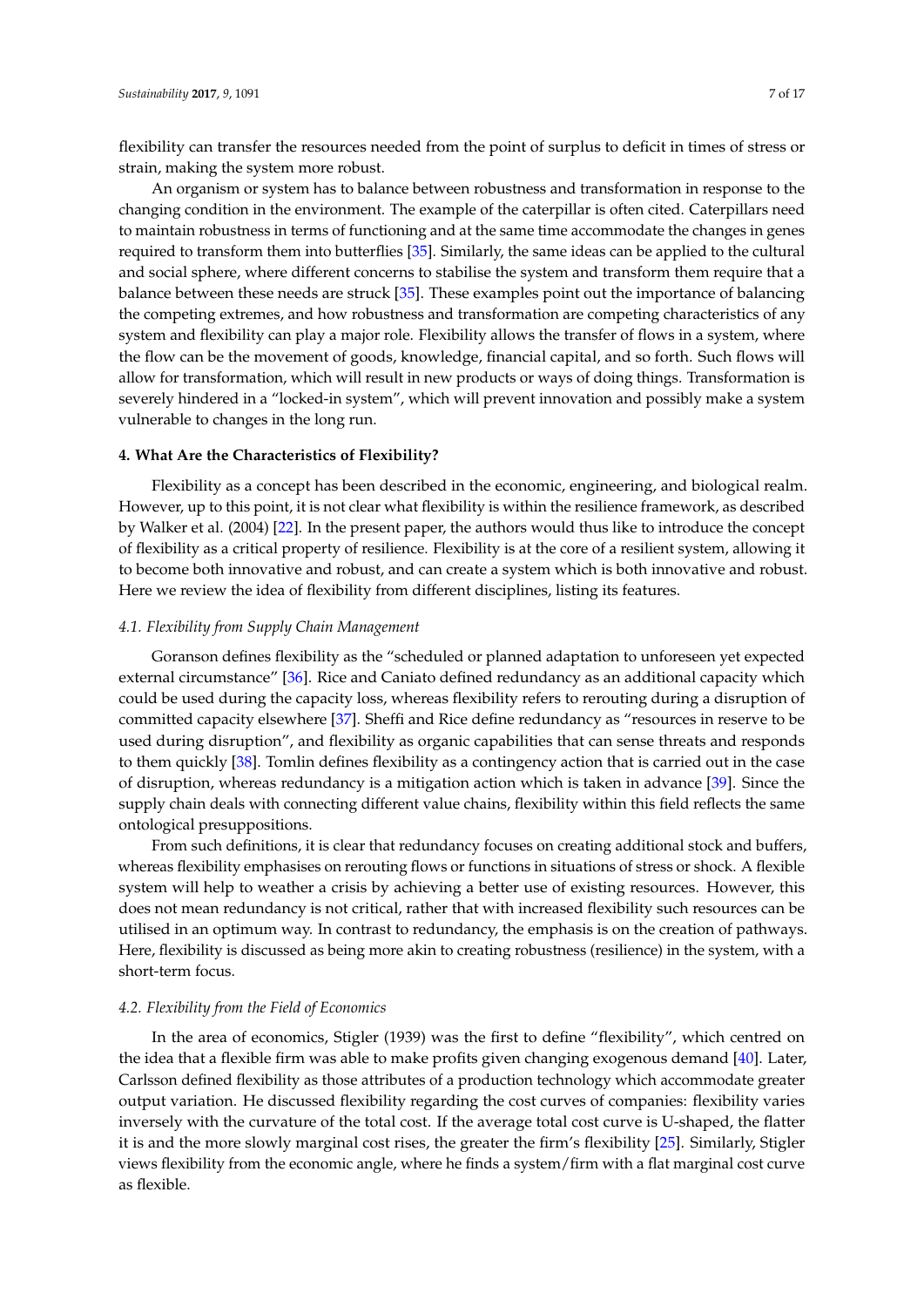Hart and Mills looked at flexibility from the view of demand fluctuations [\[41](#page-15-17)[,42\]](#page-15-18). At a systems level, Mills and Schumann contended that "small firms are able to compete successfully with large, more static efficient producers by absorbing a disproportionate share of industrywide output fluctuations. This is possible because small firms use production technologies that are more flexible than those chosen by large firms. Large firms (have) lower minimum average costs, due largely to scale economies, while small competitors have an offsetting advantage in their superior responsiveness to cyclical or random swings in demand" [\[43\]](#page-15-19).

Mills and Schumann contend that big businesss are static producers and Small Medium Enterprises (SME) are dynamic producers. It is the SME which adds the flexibility that is desirable to the system. When conceptualising a flexible approach, this dialectic nature of large and small firms can be incorporated. Though literature from the field of economics deals with demand fluctuation and cost curves, it was Marschak and Nelson (1962) who extended the idea to include [\[44\]](#page-15-20);

- (1) The size of choice set: a more flexible initial action preserves more options for movement in the following periods.
- (2) Marginal cost: a more flexible plant requires the less additional cost to move towards the next position (essentially the view of Stigler [\[40\]](#page-15-16)).
- (3) Marginal expected profit: a more flexible plant generates more profits or smaller losses in moving to a new position. (essentially the view from Carlsson [\[25\]](#page-15-1)).

The earlier ideas of flexibility have been dominated by cost and demand fluctuation. The ideas proposed by Marschak and Nelson broaden them by including the size of choice sets. The discussions on flexibility are based on the "firm" level, and the emphasis on fluctuation and cost curves is oriented towards the creation of short term robustness. The ideas of Marschak and Nelson (1962) highlight the transition phase of resilience (transformation), with a long-term focus.

# *4.3. Flexibility from Flexible Manufacturing Systems*

Flexible Manufacturing Systems (FMS) have revolutionised the way that manufactured goods are produced. Concerns about flexibility have existed for a long time, though there has been a general belief that flexibility and efficiency/productivity have trade-offs, and it was not until the 1960's that the FMS was adopted by companies and plants [\[45,](#page-15-21)[46\]](#page-15-22). Sethi & Sethi (1990) added that, "the efficiency of the mid-volume, mid-variety production is largely accomplished by a drastic reduction or elimination of setup costs and times required for switching from the production of one product to another" [\[47\]](#page-15-23).

Flexibility arose as it was considered one competitive strategy, along with the price, dependability, and quality of the product [\[48\]](#page-15-24). According to Hayes & Schmermer, this flexible strategy should "consist of a sequence of decisions that, over time, enables a business to achieve a desired manufacturing structure (i.e., capacity, facilities, technology, and vertical integration), infrastructure (i.e., workforce, quality, production planning/material control, and organisation), and a set of specific capabilities (that enables it to pursue its chosen competitive strategy over the long term)."

The literature review carried out by Sethi and Sethi (1990) broadly classified flexibility into ten categories, though some of these are almost identical [\[47\]](#page-15-23). According to these authors, the following are properties which reflect flexibility;

- Ability to have different functions, without resulting in prohibitive costs
- Reach outcomes through different/alternate ways
- A set of the results which can be attained without any addition to the system
- Ability to run the system at different output levels
- Ability to expand capacity and capability when needed
- The ability of the system to run virtually untended for a long enough period.

These characteristics can be applied to make a system flexible and responsive to uncertainties and eventualities. Flexibility can be seen to be connected with resilience in both the short and long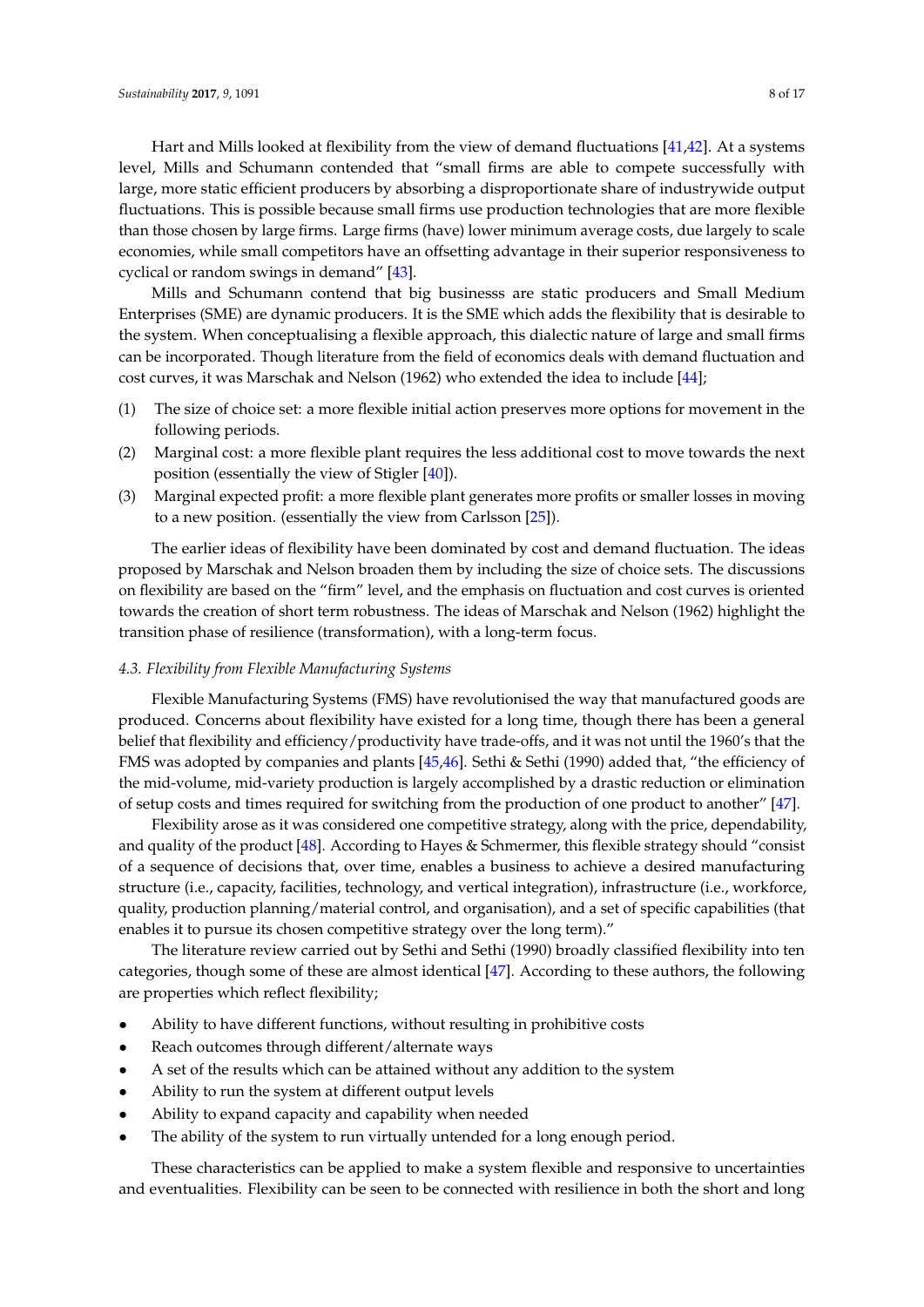term. The flexibility perspective emanating from FMS, like in the field of economics, is considered from a firm's perspective. However, the economic perspective focuses on the "cost" of operating the firm, while the FMS's focus is on the "operations" of a firm. These two can be seen to be complementary approaches.

# *4.4. Flexibility from Evolutionary Biology*

Biological organisms adapt well to new conditions by developing new traits, with the concept of degeneracy playing a key part in such processes. In this sense, Edelman defines degeneracy as, "the ability of elements that are structurally different to perform the same function or yield the same output is a well-known characteristic of the genetic code and immune systems. Here, we point out that degeneracy is a ubiquitous biological property and argue that it is a feature of complexity at genetic, cellular, system, and population levels. Furthermore, it is both necessary for, and an inevitable outcome of, natural selection" [\[30\]](#page-15-6).

It is well documented that degeneracy leads to biological flexibility, as degenerate systems have components which are multi-functional and have partially overlapping functions [\[31\]](#page-15-7).

Edelman and Gally (2001) contend that it is this characteristic of a biological system which has been crucial in evolution, as these features allow for adaptation, which is necessary for survival in the environment given the uncertainties in the biological world [\[30\]](#page-15-6). Conventional designs developed by engineers involve a modular approach. Edelman and Gally hold that it is conceivable that complex degenerate systems can be used by engineers, given developments in nanotechnology and electronics, and the reduced cost of electronic chips and memories. However, the understanding of degenerate systems is inadequate at this point of time, and it is not known how such systems are linked and synchronised at different levels.

Whitacre et al., (2010) add that the engineering elements are designed for a specific purpose and that one-to-one mapping does not exist in the biological world [\[31\]](#page-15-7). In their view, degeneracy can be separated into functional redundancy and functional plasticity. Functional redundancy is defined as the characteristics of many-to-one mapping between components and functions [\[31\]](#page-15-7). On the other hand, functional plasticity is defined as the features of one-to-many mapping between components and functions. Whitacre adds that systems with trade-offs between efficiency and robustness (short term sustainability) do not arise due the functional plasticity (one-to-many mapping). In such systems, elements which are excluded from participation in one function move to another, and as this happens excess energy is also shared between the different processes. If plasticity and redundancy are considered together, this entails the presence of dissimilar components performing similar functions at certain times and doing other functions at different times. It is possible for the components to be functionally redundant and at the same time functionally distinct, as per the requirements or needs of the system.

Whitacre stresses that degeneracy leads to a complex hierarchical system with both robustness and evolvability. Evolvability and robustness are both needed in a biological population, where organisms have to be robust in different environments and at the same time evolvable to adapt to a new environment. Evolvability and robustness are complementary and do not stand alone. Similarly, in human societies, social and economic systems that are both innovative and resilient are needed. Care should be taken when applying this concept to complex social systems, as degeneracy has been studied concerning genotypes and phenotypes, not sustainability science. Nevertheless, degenerate systems with components which are multi-functional and have partially overlapping functions can play a major role in creating resilient systems. The discussion on flexibility in evolutionary biology can be seen at multiple scales: genetic, cellular, system, and population levels. This is different to supply chain management, economics, and FMS, which focused only on the supply chain and firm levels, respectively. In addition, the role of the whole and parts are reflected. This approach reflects the connection of flexibility to the whole (organism, system) and the parts (traits), with an empahsis on overlapping and multifunctionality at different scales.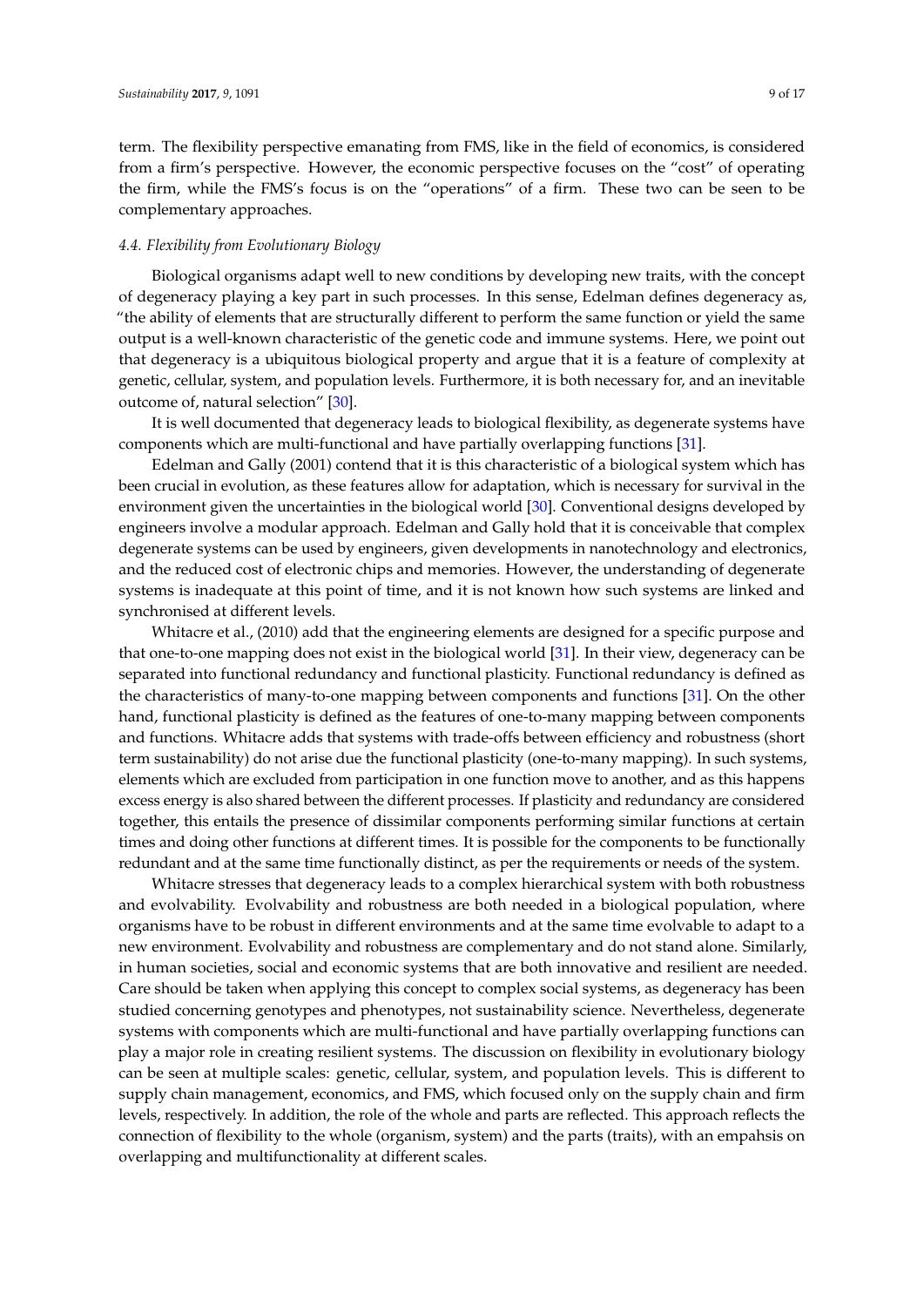In this section, we describe the difference in conceptualising the relationship of flexibility and resilience between the fields of economics, flexible manufacturing systems, evolutionary biology, and supply chain management. In supply chain management, there is a clear separation between redundancy and flexibility. Redundancy focuses on creating additional stock and buffers. Flexibility, on the other hand, emphasises rerouting flows or functions. However, for a resilient system to come about, it is necessary to focus on both stocks and flows. The different qualities of flexibility mentioned in various disciplines are summarised below in Table [3.](#page-9-0)

| <b>Table 3.</b> Flexibility in different disciplines. |  |  |  |  |
|-------------------------------------------------------|--|--|--|--|
|-------------------------------------------------------|--|--|--|--|

<span id="page-9-0"></span>

| <b>Academic Discipline</b>           | Focus                                                                                                                |
|--------------------------------------|----------------------------------------------------------------------------------------------------------------------|
| Supply Chain Management              | Focus on flow like functions and rerouting                                                                           |
| Economics                            | Cost and demand fluctuation initially and later addition of decision making                                          |
| Flexible Manufacturing Systems (FMS) | Connecting decision making with desired manufacturing structure,<br>infrastructure and capabilities over a long term |
| Evolutionary Biology                 | Degeneracy has been an inevitable outcome of natural selection                                                       |

In the field of economics, the initial concept of flexibility focused on cost and demand fluctuation. Later, scholars broadened them by including the size of choice sets by focusing on decision-making and strategy. However, this emphasis on decision making and strategy are more developed in FMS. In FMS, flexibility arose as it was considered one competitive strategy, along with the price, dependability, and quality of the product. One of the major focuses was on connecting decision-making with the desired manufacturing structure, infrastructure, and capabilities over the long-term within the factory setup.

The conceptualisation of flexibility in evolutionary biology comes from degeneracy, and it is argued that degeneracy is an inevitable outcome of natural selection. The concept emerges from the functioning of cells and genes in the genetic code and immune systems. Two qualities of degenerate systems are multi-functionality and overlapping functions. The concept of degeneracy gives valuable insights into the behaviour of biological systems, and Whitacre argues that it positively correlates with robustness and evolvability [\[31\]](#page-15-7). Similarly, the previous subsections highlight how our understanding of flexibility has moved from demand fluctuation in the field of economics to one that broadly covers various issues, as summarised in Table [4.](#page-9-1)

|  | <b>Table 4.</b> Flexibility in Different disciplines. |  |  |  |  |
|--|-------------------------------------------------------|--|--|--|--|
|--|-------------------------------------------------------|--|--|--|--|

<span id="page-9-1"></span>

| (1) Economic Flexibility                                            | (2) Degeneracy                                                  | (3) Engineering Flexibility                                                                                                                                                                                                                                                                                                                                                                                |
|---------------------------------------------------------------------|-----------------------------------------------------------------|------------------------------------------------------------------------------------------------------------------------------------------------------------------------------------------------------------------------------------------------------------------------------------------------------------------------------------------------------------------------------------------------------------|
| The size of choice set<br>Marginal cost<br>Marginal expected profit | Components with<br>Multi-functionality<br>Overlapping functions | Ability to have different functions without prohibitive effort<br>Reach outcomes through different/alternate ways<br>A set of the results which can be attained without any addition<br>to the system<br>Ability to run the system at different output levels<br>Ability to expand capacity and capability when needed<br>The ability of the system to run virtually untended for a long<br>enough period. |

Overall, the understanding of flexibility in the fields highlighted in Table [4](#page-9-1) is both converging and diverging, thus enriching the concept with a diverse set of ideas. There are overlaps between degeneracy and flexible manufacturing system (FMS), as both have operationalised components with overlapping functions and multi-functionality as a property: (1) The ability of the system to have components that have multiple functions leads to lower marginal costs under uncertain conditions; and (2) the size of the choice set is similar to the number of pathways a system can take. The size of the choice set is more attuned towards increasing the capability of the system. Increasing choice options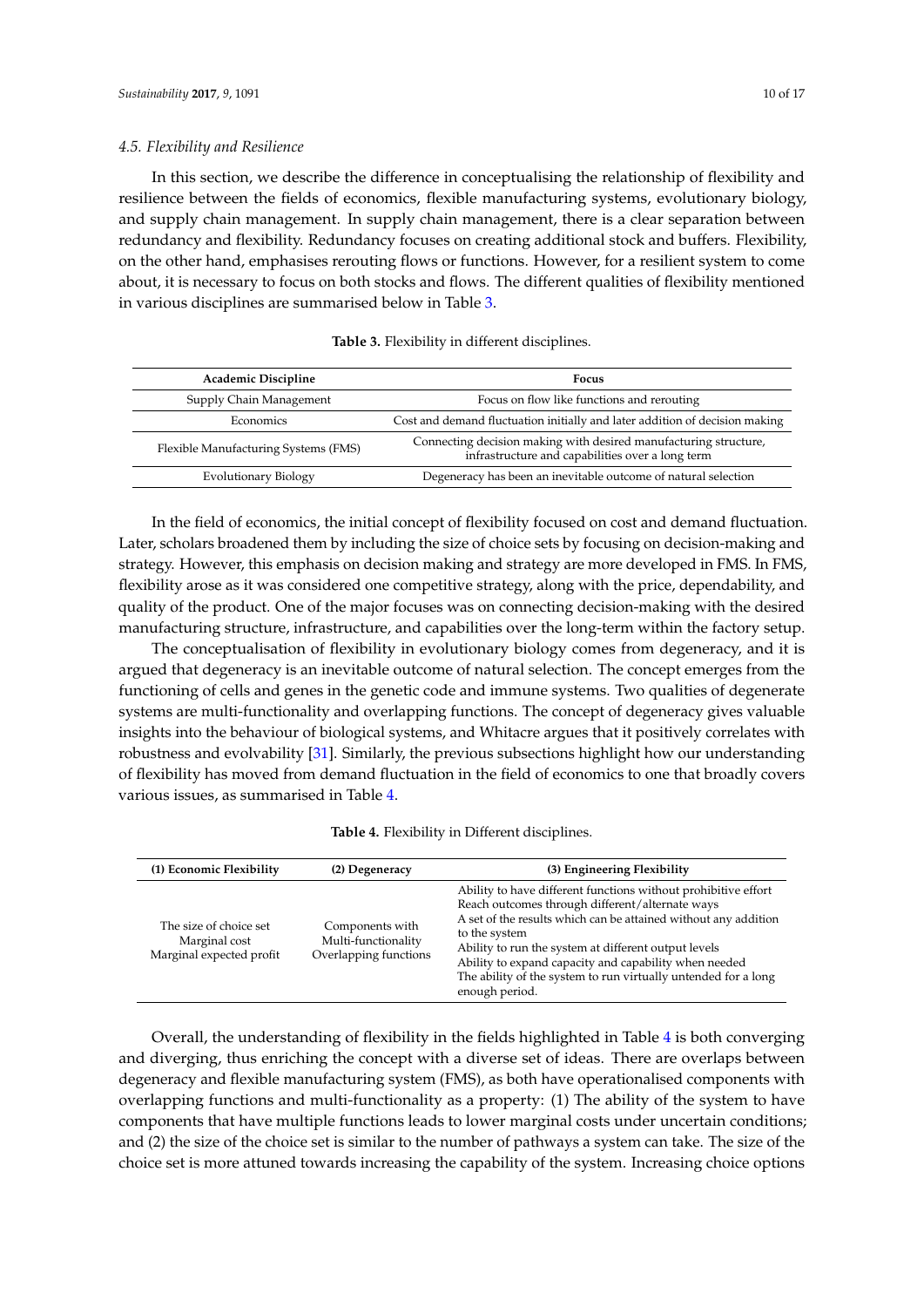result in a more capable system, in the form of the number of pathways it can take. These can create both robustness and lead to transformation within the system.

The following characteristics from FMS can be seen to increase the choice sets: (1) the ability to run the system at different output levels and the ability of for it to run virtually untended for long enough periods allows for robustness. The system has the potential to work at various output levels, which is necessary when the systems are under stress or strain, (2) the ability to expand capacity and capability when needed is also useful while thinking about the transformation potential of the system. A minimum condition while implementing these properties is that a system should have minimum marginal expected profits or should make lower losses. The characteristics mentioned above are summarised below in Table [5.](#page-10-0)

|  |  |  |  |  | Table 5. Flexibility in Resilience thinking framework. |
|--|--|--|--|--|--------------------------------------------------------|
|--|--|--|--|--|--------------------------------------------------------|

<span id="page-10-0"></span>

| Robustness (Persistence)                                                                                                                       | Innovation (Transformation and Adaptation)                                                             | <b>Both</b>                                                                                                                                                                                                    |
|------------------------------------------------------------------------------------------------------------------------------------------------|--------------------------------------------------------------------------------------------------------|----------------------------------------------------------------------------------------------------------------------------------------------------------------------------------------------------------------|
| Ability to run the system at<br>different output levels<br>The ability of the system to<br>run virtually untended for<br>a long enough period. | Marginal cost<br>Marginal expected profit<br>Ability to expand capacity and capability when<br>needed. | The size of choice set<br>Overlapping functions<br>Multi-functionality. Reach outcomes<br>through different/alternate ways<br>A set of the results which can be attained<br>without any addition to the system |

The ontological focus of these disciplines is on different functions, units, and temporal scales while connecting flexibility and resilience. For example, functionally the focus is on the following: movement of materials in supply chain management; cost in economics; decision making and operations in FMS; and robustness and evolvability in evolutionary biology. The focus of FMS on decision making and operations allows a wider and better understanding of the system or process. In the case of evolutionary biology, with degeneracy, the focus is on operations and functions which are seen to be an inevitable outcome of natural selection. The temporal focus of FMS, economy, and evolutionary biology is both long and short term. The term "short" and "long" has a normative essence, with each having diverse connotations in different fields. SCM on the other hand is more focused towards short term. Likewise, each discipline focuses on different units: supply chain in supply chain management, a firm in economics, a firm in FMS and genetic, cellular, system, and population levels in degeneracy. A major impetus of flexibility in all the four disciplines has been its dynamism. This is brought about by looking into the "dynamism" of pathways to external disruptions in supply chain. In economics, this is shared with cost and production consideration due to external demand, though the emphasisis on SME adds that flexibility is created by the "dynamism" of the SME. Such conceptualising of what constitutes a flexible approach is based on the dialectic nature of large and small firms. Also, FMS incorporates and considers both internal and external shocks to a firms as threats, and flexibility is seen to be a competitive strategy in a "dynamic" world. Degeneracy is also attached to the same "dynamic" environment. Thus, flexibility is anchored on "dynamism", in comparison to the old notion of "static" resilience. It is the "dynamic" flexibility which can allow both "static" and "dynamic" resilience. This is important, as a "static" resilient system cannot infuse "dynamism" i.e lack of flexibility that can lead to a lock-in. In a globalised world with global value chains, flexibility can lead to innovation and robustness within the network of organisations by promoting competitiveness and collaboration, thus playing a strategic role in the path towards sustainability through supply chain management, public policy, and corporate strategy [\[49\]](#page-15-25).

#### **5. Agenda for Research—From Lock-Ins (Inertia) to Resilience Thinking and a Flexibility Toolbox**

Currently, thinking on how to increase the resilience of socio-ecological systems is dominated by seven principles which focus on connections, managing connectivity, maintaining diversity and redundancy, polycentric governance, fostering complex adaptive thinking, broaden participation, and encouraging learning [\[50\]](#page-15-26). One major difference between redundancy and flexibility is that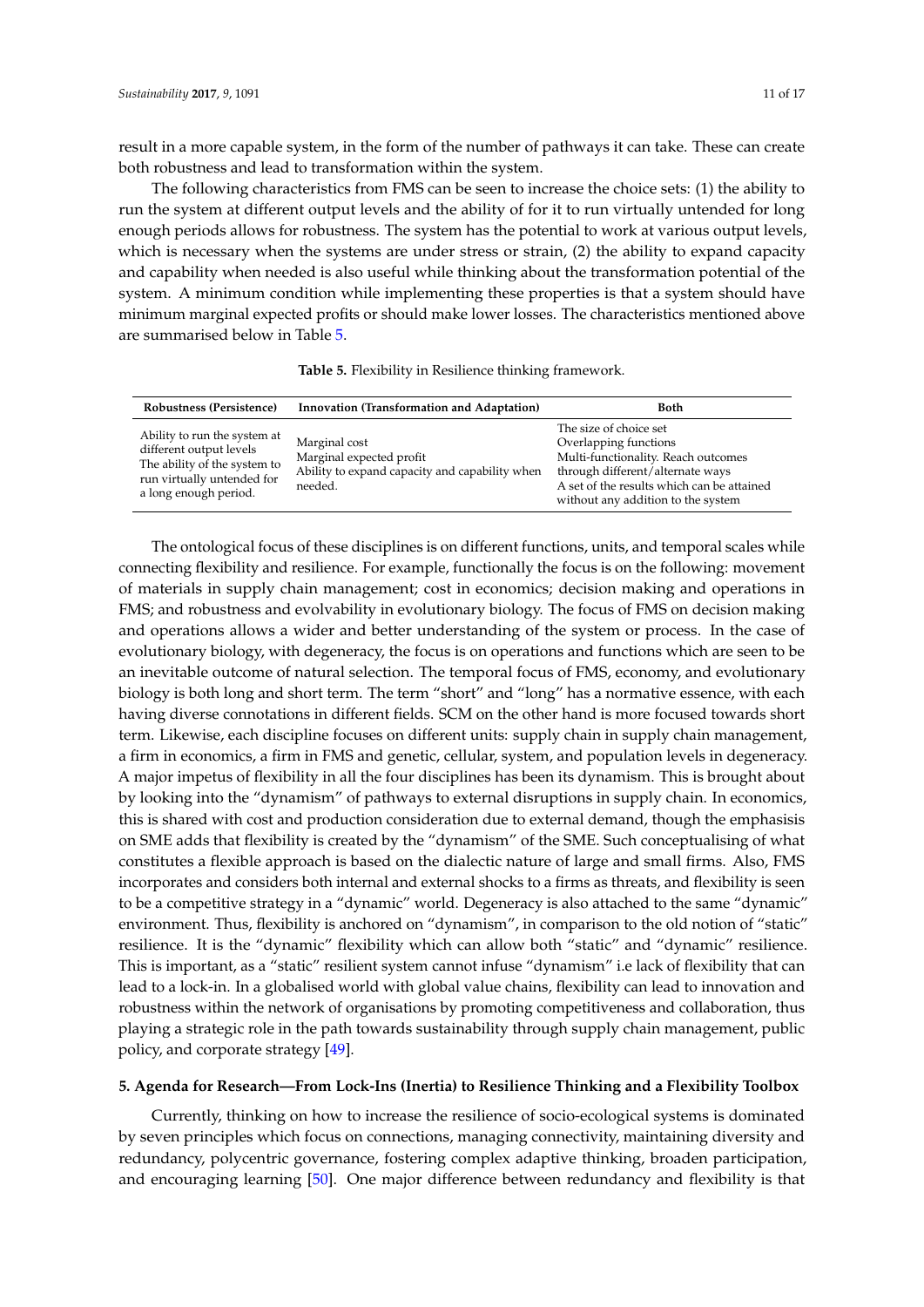redundancy focuses on creating additional stock and buffers, while flexibility emphasises rerouting flows or functions, overlapping functions and multi-functionality, many options or alternatives for decision making and marginal cost while creating flexibility options. Such an analysis will not only help in its use to identify the system and policies which are flexible but also determine the ones that are not flexible. For example, there are several debates regarding whether flexible labour market, flexicurity, and other similar programs are really flexible [\[51\]](#page-15-27).

Here we list two examples of multifunctional and overlapping features of flexibility. The first case regards the role of knowledge-intensive services in the economy, and the second is about flexible landscape management. Knowledge-intensive services include functions like computer services, engineering services, consulting services, R&D, and so forth. These services help in transferring the information and knowledge in the form of a horizontal flow of information. The horizontal nature of the transfer flow allows knowledge to be disseminated to peers, who then accelerate the diffusion of knowledge to the entire economy [\[28\]](#page-15-4). This interplay is reflected in the knowledge-intensive services, as it allows the mixing of knowledge from diverse fields. For example, consultancy firms typically employ individuals with different skill sets, and there is a greater possibility of creating novel thoughts or ways of doing things. Companies with a workforce with multiple and overlapping functions can create novelty, and at the same time, its employees can hold cross-functional posts. Since a knowledge-intensive service sector is critically dependent on knowledge, this movement of human resources is crucial for its continuity. These services then influence the ability of a country to manufacture goods and produce new services, which in turn depends on the interconnectedness and interactions of diverse stakeholders within the economy. Also, it is necessary that there is diffusion of knowledge and variance in the knowledge held within an economy. In contrast to serendipity, innovation also takes place in the form of recombination of existing knowledge, and can sometimes have an incremental character. The existing information becomes crucial for both incremental knowledge and recombination of existing knowledge to take place. Countries with a higher information and knowledge base have a better chance to recombine or incrementally improve their existing knowledge [\[52\]](#page-15-28).

Rural and urban landscapes in Europe are strictly separated, and these ideas have increasingly been adopted all across the world. Increasingly, researchers have focused on the peri-urban landscapes in Europe, which they argue is becoming more flexible than the set of rules that rigidly differentiate the theoretical boundary between rural from urban areas. The agricultural lands in peri-urban areas spaces are now used for biodiversity conservation or outdoor recreation or put to commercial and recreational use as horse paddocks or golf courses [\[53\]](#page-15-29). Such opportunities in planning allow multi-functionality of these landscapes in peri-urban landscapes, increasing the list of beneficiaries. The green wedge project at Stockholm and the model forest Vilhelmina are examples of this approach. These projects do not have a 'final goal' but rather focus on the process of provisioning the long-term sustainability of the landscape with multiple functions through dialogues with different stakeholders. Such an approach also caters to the need of allowing greater "choice sets and options" in decision making. Just like the strict separation between urban-rural landscapes, in the context of landscape management and conservation, the prevailing view supports "sustainable intensification", through an intensification of monoculture with a strict separation for agricultural and conservation purposes. We acknowledge the importance of debates around intensification and efficiency while opening an argument for flexibility. Multiple functional landscapes, aside from practical ecological benefits, also have overlapping social benefits. Diverse multifunctional landscapes are open to a broader list of beneficiaries, and these beneficiaries are more local [\[54\]](#page-16-0).

However, there are lock-ins which hinder these approaches to become mainstream. Seto et al. (2016) note how institutional, technological, and behavioural lock-ins have created a carbon lock-in [\[55–](#page-16-1)[57\]](#page-16-2). She further stresses that "undoing or escaping carbon lock-in will require undertaking significant initiatives and investments in the near term while retaining the flexibility to adapt, refine, and replace those initiatives and investments in the long term."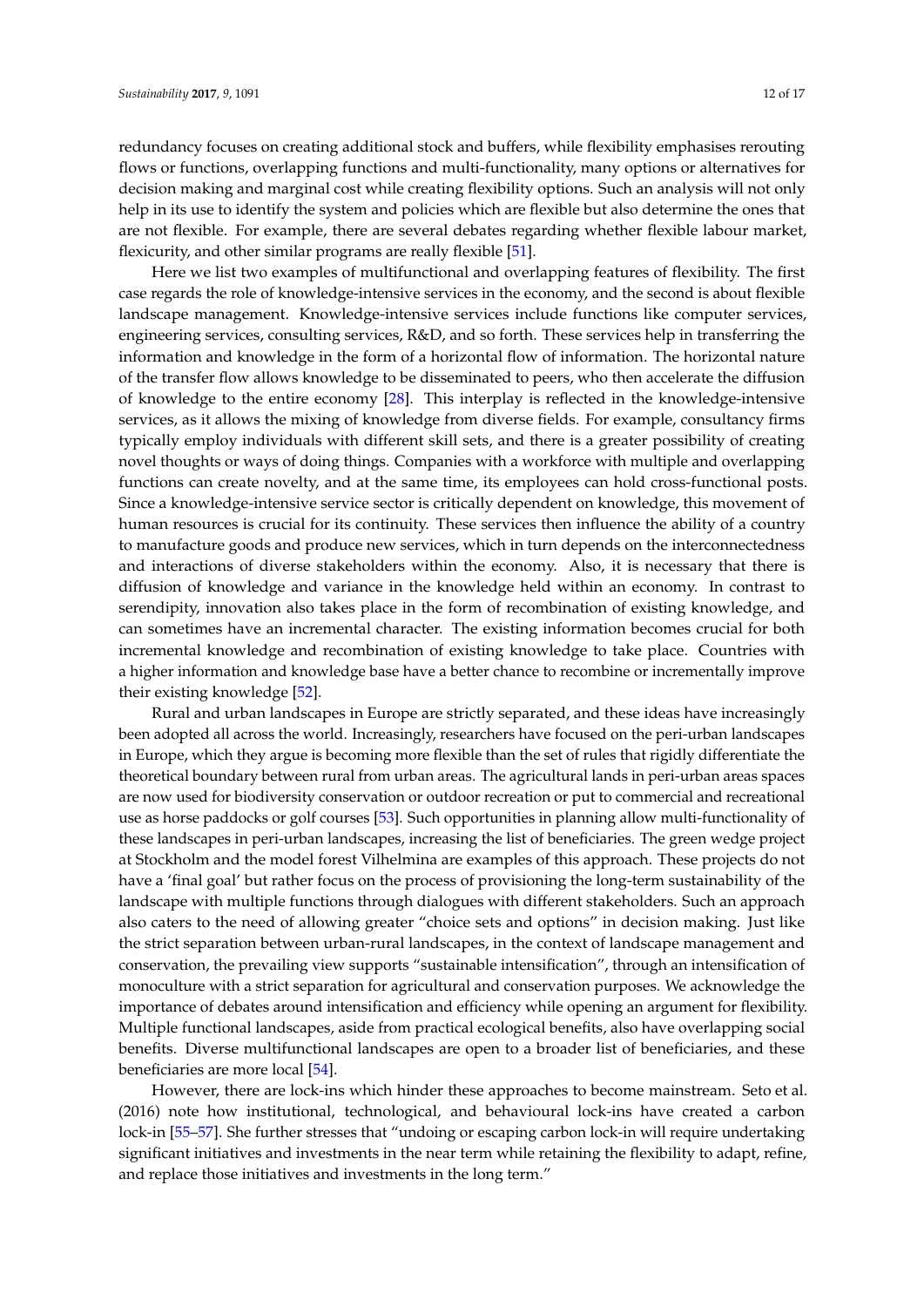Seto et al. (2016) add that "institutional plasticity and flexibility is needed to overcome this institutional lock-in similarly" [\[55\]](#page-16-1). She further adds that "a transformative theory of institutional change must identify both factors that create permissive conditions for such change to occur and self-conscious processes that promote institutional change given those conditions."

Thus, it is clear that research on themes related to human behaviour and institutional and technical flexibility to achieve sustainability transitions can help to add new perspectives on how to break the lock-ins and thus help in transformation and adaptation. This is of great importance for public policy and corporate planners to make plans and implement decisions that take longer-term sustainability into consideration.

Critics of resilience or the systems approach point out that the ontological presupposition with functionalism; system ontology, equilibria and thresholds, use of rational actor and conservative approaches to sustainability are not popular among social scientists [\[4\]](#page-14-3). At the same time, mainstream economists that have an ontological focus on methodological individualism do not take into account the complexity of reality [\[58\]](#page-16-3). Environmental social science and humanities have diverse ontologies and frameworks that are incommensurable [\[59\]](#page-16-4). The planetary boundary paradigm presents us a framework incorporating the need for "continued development of human societies with the maintenance of the Earth System (ES) in a resilient and accommodating state" [\[60\]](#page-16-5). Even if there is no ES collapse, the global connectivity among different actors and institutions can have global impacts [\[61\]](#page-16-6). There is a need to address the issue of ES thresholds with human agency and structure, which inhibit continued human development and maintenance of ES. Given the complex reality, it is important to incorporate the idea that "Part makes whole, and whole makes part" [\[62\]](#page-16-7). This dialectic relation between part and whole has implications for sustainability science. Systems (whole) consist of parts which are heterogeneous and have no existence alone. Parts interact with each other, giving a certain shape to the whole. On the other hand, the whole has certain features of its own, which impacts the parts. While concepts used in economics, management, and engineering have a "systems" focus, they invariably understand certain parts of the whole. Environmental issues are a classic example of complexity. Human institutions and structure have been responsible for climate change and this has a certain impact on the ES. At the same time, climate change and other ES systems have their own character and impacts on individuals and communities. Research on sustainability science should reflect this dialectic nature of whole and parts. Such an approach can also help in moving away from the extremes of reductionism and holism, and help in interdisciplinary and cross-disciplinary approaches. Further, these approaches can be used by integrating both quantitative and qualitative research as stated:

"Progress is not from qualitative to quantitative. Quantitative description of a system is not superior to qualitative understanding. When approaching complexity, it is not possible to measure "everything," plug it all into a model and retrieve intelligible results. For one thing, "everything" is too big. Qualitative understanding is essential in establishing quantitative models. It intrudes into the interpretation of the result" [\[63\]](#page-16-8).

The concept of planetary boundaries and systems thinking allows conceptualisation of resilience at the global scale. The concept of resilience thinking and other "reductionist" approaches have been seen to focus on the species or community level in ecological studies, and on the individual level in social science studies [\[64\]](#page-16-9). Resilience thinking approaches have an appeal at both the local and global scales. A framing of resilience with both adaptation and transformation can incorporate both conservative and radical approaches to sustainability. However, in these instances resilience has been used as a metaphor. In comparison to the unification approaches, sustainability science has been enabled by problem-feeding from one discipline to another, and this approach has led to pluralism [\[65\]](#page-16-10). Pluralist approaches can still have language barriers which might not allow for conceptual coordination. Trading zones and interactional languages are needed, where researchers can create concepts like creole language or pidgin, which can help to facilitate the problem and solution-feeding [\[66\]](#page-16-11). Integration, in comparison to the dichotomy of unification and pluralism, can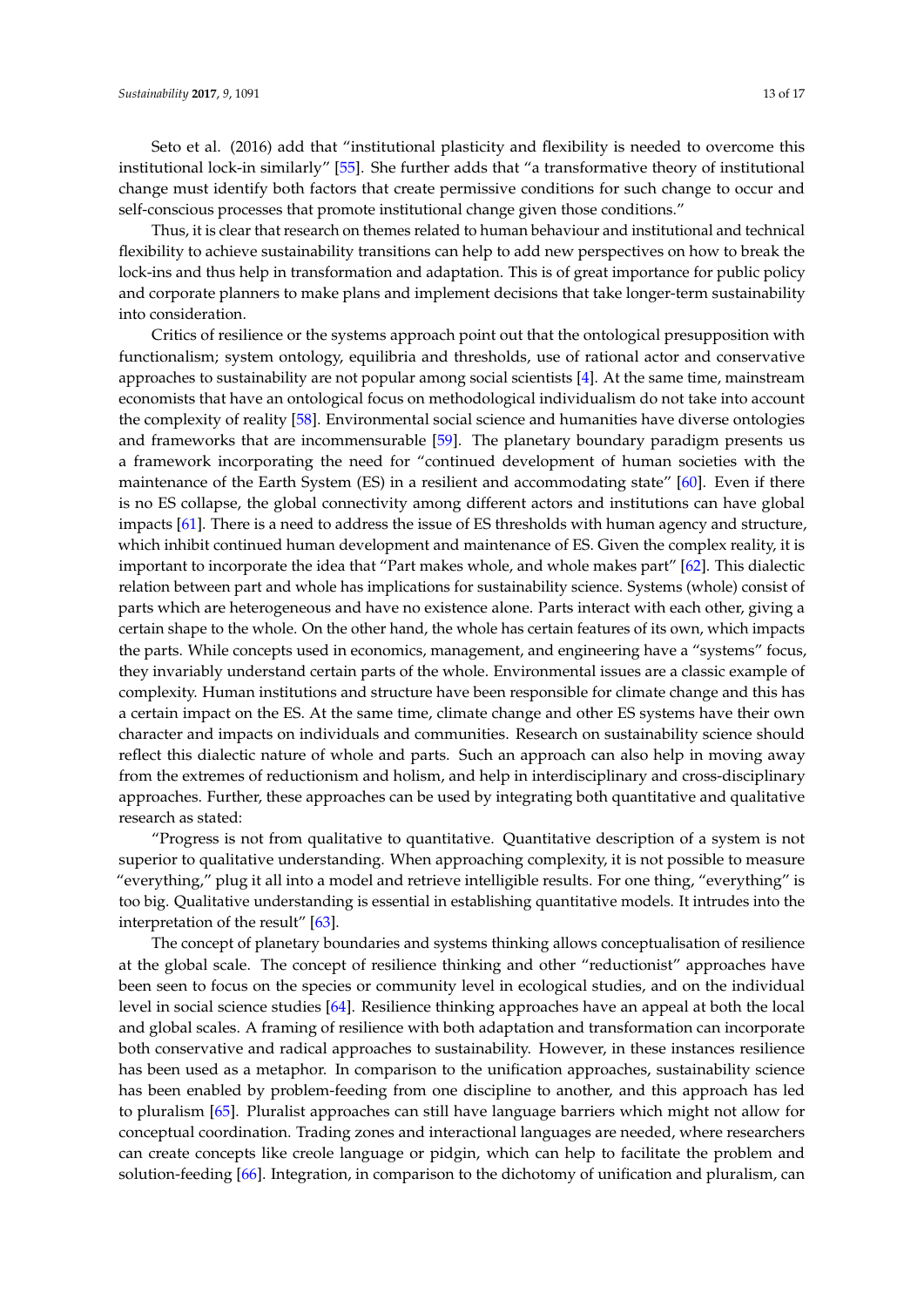be facilitated by use of concepts, methods, and explanations [\[67\]](#page-16-12). This is necessary since "construct pluralism" can crowd the academic landscape with many definitions of the same word [\[68\]](#page-16-13). There are many concepts which can help in this integration of research, though there needs to be a better conceptualised understanding of these terms. Elaborating further on integration is beyond the scope of this paper. We hold that resilience and flexibility have the potential for integrating research on sustainability by using them for conceptual coordination. For doing so, primary changes have to be made to the concept of resilience, with some coherence among its usage. Some steps have already been taken in that direction with work on resilience thinking with governance [\[69\]](#page-16-14), institutional theory [\[70\]](#page-16-15), public administration [\[71\]](#page-16-16), and structuration theory [\[72\]](#page-16-17). In this paper, we have attempted a similar exercise by informing about notions of flexibility by looking at similar notions in economics, biology, management, and engineering systems.

# **6. Conclusions**

Flexibility refers to the property of a system to change, and a system which can actively change can be robust under both stress and shock. Flexibility allows immediate deployment of resources where they are needed and hence will lead to less damage and quick recovery. The present research looked into a dynamic conceptual approach required to appreciate the importance of flexibility in creating systems that are resilient and sustainable. It is important for a system to be both robust and transformative, just like an organism has to balance between robustness and transformation in response to changing conditions in the environment. Similarly, a system has to balance between the extremes of robustness and transformation, and flexibility characteristics, if embedded in a system, can allow for such a balance between extremes. Flexibility has a vital role to play in such a system and can be used as a lens to study it. Adopting such a perspective of studying flexibility in itself can allow the development of systems that are both robust and transformative in nature and open a different way to study resilience within the field of sustainability science.

In this paper, a framework incorporating flexibility as a characteristic is proposed for designing complex, resilient socio-ecological systems. In an interconnected complex system, flexibility allows the prompt deployment of resources where they are needed and is crucial for both innovation and robustness in a resilient system. A comparative analysis of flexible manufacturing systems, economics, evolutionary biology, and supply chain management is conducted to identify the most important characteristics of flexibility. Evolutionary biology emphasises overlapping functions and multi-functionality, which allow a system with structurally different elements to perform the same function, enhancing resilience. In economics, marginal cost and marginal expected profit are considered essential in incorporating flexibility while making changes to the system. In flexible manufacturing systems, the size of choice sets is important in creating flexibility, as initial actions preserve more options for future actions that will enhance resilience. We illustrate two cases of this, namely the knowledge intensive services and multifunctional landscapes to elucidate the role of flexibility thinking. The features of flexibility are prescribed as toolkits which should be used based on the context of the systems or the problem analysed. Given the dynamic nature of flexibility, identifying the characteristics that can lead to flexibility will introduce a crucial dimension to designing resilient and sustainable systems from a long-term perspective.

**Acknowledgments:** We acknowledge MONBUKAGAKUSHO (MEXT), Government of Japan, for their financial assistance for this study. This research did not receive any other specific grant from funding agencies in the public, commercial, or not-for-profit sectors.

**Author Contributions:** Vivek Anand Asokan conceived the idea and carried out the literature review. The manuscript was written by Vivek Anand Asokan in close association with Masaru Yarime. Further, Masaru Yarime and Miguel Esteban provided conceptual and editorial inputs while drafting and editing the manuscript.

**Conflicts of Interest:** The authors declare no conflict of interest.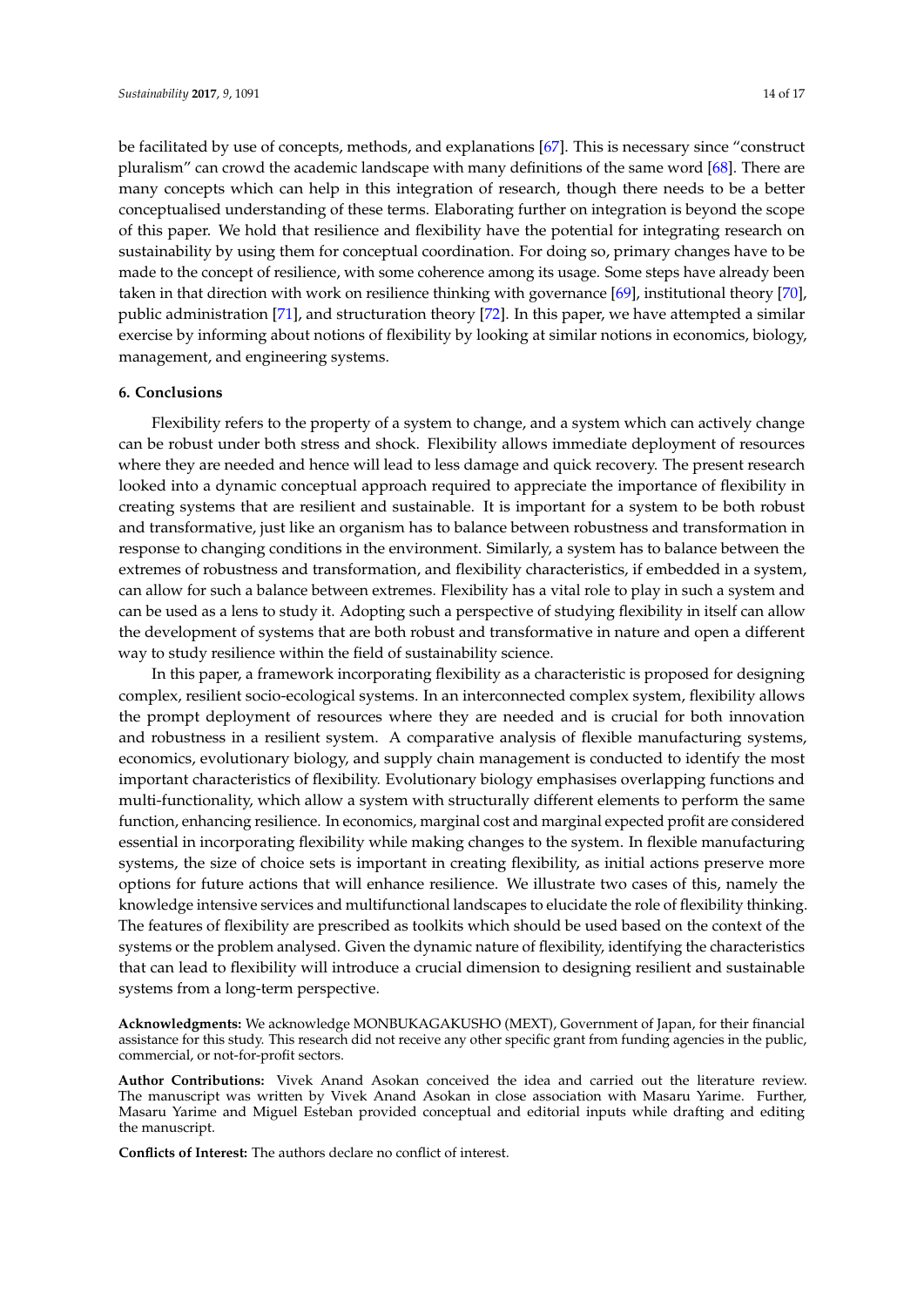# **References**

- <span id="page-14-0"></span>1. Peter, C.; Swilling, M. Linking Complexity and Sustainability Theories: Implications for Modeling Sustainability Transitions. *Sustainability* **2002**, *6*, 1594–1622. [\[CrossRef\]](http://dx.doi.org/10.3390/su6031594)
- <span id="page-14-1"></span>2. Levin, S.A. Learning to live in a global commons: Socioeconomic challenges for a sustainable environment. *Theor. Ecol.* **2006**, *21*, 328–333. [\[CrossRef\]](http://dx.doi.org/10.1007/s11284-006-0162-1)
- <span id="page-14-2"></span>3. Katrina, B. Global environmental change I: A social turn for resilience? *Prog. Hum. Geogr.* **2014**, *38*, 107–117. [\[CrossRef\]](http://dx.doi.org/10.1177/0309132513498837)
- <span id="page-14-3"></span>4. Olsson, L.; Jerneck, A.; Thoren, H.; Persson, J.; O'Byrne, D. Why resilience is unappealing to social science: Theoretical and empirical investigations of the scientific use of resilience. *Sci. Adv.* **2015**, *1*, e1400217. [\[CrossRef\]](http://dx.doi.org/10.1126/sciadv.1400217) [\[PubMed\]](http://www.ncbi.nlm.nih.gov/pubmed/26601176)
- <span id="page-14-4"></span>5. Hahn, T.; Nykvist, B. Are adaptations self-organized, autonomous, and harmonious? Assessing the social–ecological resilience literature. *Ecol. Soc.* **2017**, *22*, 12. [\[CrossRef\]](http://dx.doi.org/10.5751/ES-09026-220112)
- <span id="page-14-5"></span>6. Ferguson, S.; Siddiqi, A.; Lewis, K.; Weck, O.L. Flexible and Reconfigurable Systems: Nomenclature and Review. In Proceedings of the ASME 2007 International Design Engineering Technical Conferences and Computers and Information in Engineering Conference, Las Vegas, NV, USA, 4–7 September 2007; pp. 249–263.
- <span id="page-14-6"></span>7. Saleha, J.; Markb, G.; Jordanc, N.C. Flexibility: A multi-disciplinary literature review and a research agenda for designing flexible engineering systems. *J. Eng. Des.* **2009**, *20*, 307–323. [\[CrossRef\]](http://dx.doi.org/10.1080/09544820701870813)
- <span id="page-14-7"></span>8. De Haan, J.; Kwakkel, J.H.; Walker, W.E.; Thissen, W.A.H. Framing flexibility: Theorising and data mining to develop a useful definition of flexibility and related concepts. *Futures* **2011**, *43*, 923–933. [\[CrossRef\]](http://dx.doi.org/10.1016/j.futures.2011.06.002)
- <span id="page-14-8"></span>9. Thorén, H. Resilience as a Unifying Concept. *Int. Stud. Philos. Sci.* **2014**, *28*, 303–324. [\[CrossRef\]](http://dx.doi.org/10.1080/02698595.2014.953343)
- <span id="page-14-9"></span>10. Holling, C.S. Resilience and stability of ecological systems. *Annu. Rev. Ecol. Syst.* **1973**, *4*, 1–23. [\[CrossRef\]](http://dx.doi.org/10.1146/annurev.es.04.110173.000245)
- <span id="page-14-10"></span>11. Komiyama, H.; Takeuchi, K. Sustainability science: Building a new discipline. *Sustain. Sci.* **2006**, *1*, 1–6. [\[CrossRef\]](http://dx.doi.org/10.1007/s11625-006-0007-4)
- <span id="page-14-11"></span>12. Holling, C.S. Engineering resilience vs. ecological resilience. In *Engineering within Ecological Constraints*; Schulze, P.C., Ed.; The National Academies Press: Washington, DC, USA, 1996.
- <span id="page-14-12"></span>13. McGlade, J.M. Industrial resilience and decline: A co-evolutionary approach. In *Complexity, and the Co-Evolution: Continuity and Change in Socio-Economic System*; Garnsey, E., McGlade, J., Eds.; Edward Elgar: Cheltenham, UK, 2006; pp. 147–176.
- <span id="page-14-13"></span>14. Gunderson, L.H. Ecological Resilience—In Theory and Application. *Annu. Rev. Ecol. Syst.* **2000**, *31*, 425–439. [\[CrossRef\]](http://dx.doi.org/10.1146/annurev.ecolsys.31.1.425)
- <span id="page-14-14"></span>15. Pendalla, R.; Foster, K.; Cowella, M. Resilience and regions: Building understanding of the metaphor. *Camb. J. Reg. Econ. Soc.* **2010**, *3*, 71–84. [\[CrossRef\]](http://dx.doi.org/10.1093/cjres/rsp028)
- <span id="page-14-15"></span>16. MacKinnon, D.; Derickson, K. From resilience to resourcefulness: A critique of resilience policy and activism. *Prog. Hum. Geogr.* **2012**, *37*, 253–270. [\[CrossRef\]](http://dx.doi.org/10.1177/0309132512454775)
- <span id="page-14-16"></span>17. Ong, J.M.; Jamero, M.L.; Esteban, M.; Honda, R.; Onuki, M. "Challenges in Build-Back-Better Housings Reconstructions Programs for Coastal Disaster Management: Case of Tacloban City, Philippines". *Coast. Eng. J.* **2016**, *58*. [\[CrossRef\]](http://dx.doi.org/10.1142/S0578563416400106)
- <span id="page-14-17"></span>18. Simmie, J.; Martin, R. The economic resilience of regions: Towards an evolutionary approach. *Camb. J. Reg. Econ. Soc.* **2010**, *3*, 27–43. [\[CrossRef\]](http://dx.doi.org/10.1093/cjres/rsp029)
- <span id="page-14-18"></span>19. Holling, C.S.; Gunderson, L.; Peterson, G. Sustainability and Panarchies. In *Panarchy: Understanding Transformations in Human and Natural Systems*; Holling, L.G., Ed.; Island Press: Washington, DC, USA, 2002; ISBN 978-1559638562.
- <span id="page-14-19"></span>20. Carpenter, S.; Walker, B.; Anderies, J.; Abel, N. From metaphor to measurement: Resilience of what to what? *Ecosystems* **2001**, *4*, 765–781. [\[CrossRef\]](http://dx.doi.org/10.1007/s10021-001-0045-9)
- <span id="page-14-20"></span>21. Holling, C. Resilience of ecosystems: Local surprise and global change. In *Sustainable Development and the Biosphere*; Clark, W., Munn, R., Eds.; Cambridge University Press: Cambridge, UK, 1986; ISBN 978-0521323697.
- <span id="page-14-21"></span>22. Walker, B.; Holling, C.S.; Carpenter, S.R.; Kinzig, A. Resilience, adaptability and transformability in social–ecological systems. *Ecol. Soc.* **2004**, *9*, 5. [\[CrossRef\]](http://dx.doi.org/10.5751/ES-00650-090205)
- <span id="page-14-22"></span>23. Folke, C.; Carpenter, S.R.; Walker, B.; Scheffer, M.; Chapin, T.; Rockström, J. Resilience thinking: Integrating resilience, adaptability and transformability. *Ecol. Soc.* **2010**, *15*, 20. [\[CrossRef\]](http://dx.doi.org/10.5751/ES-03610-150420)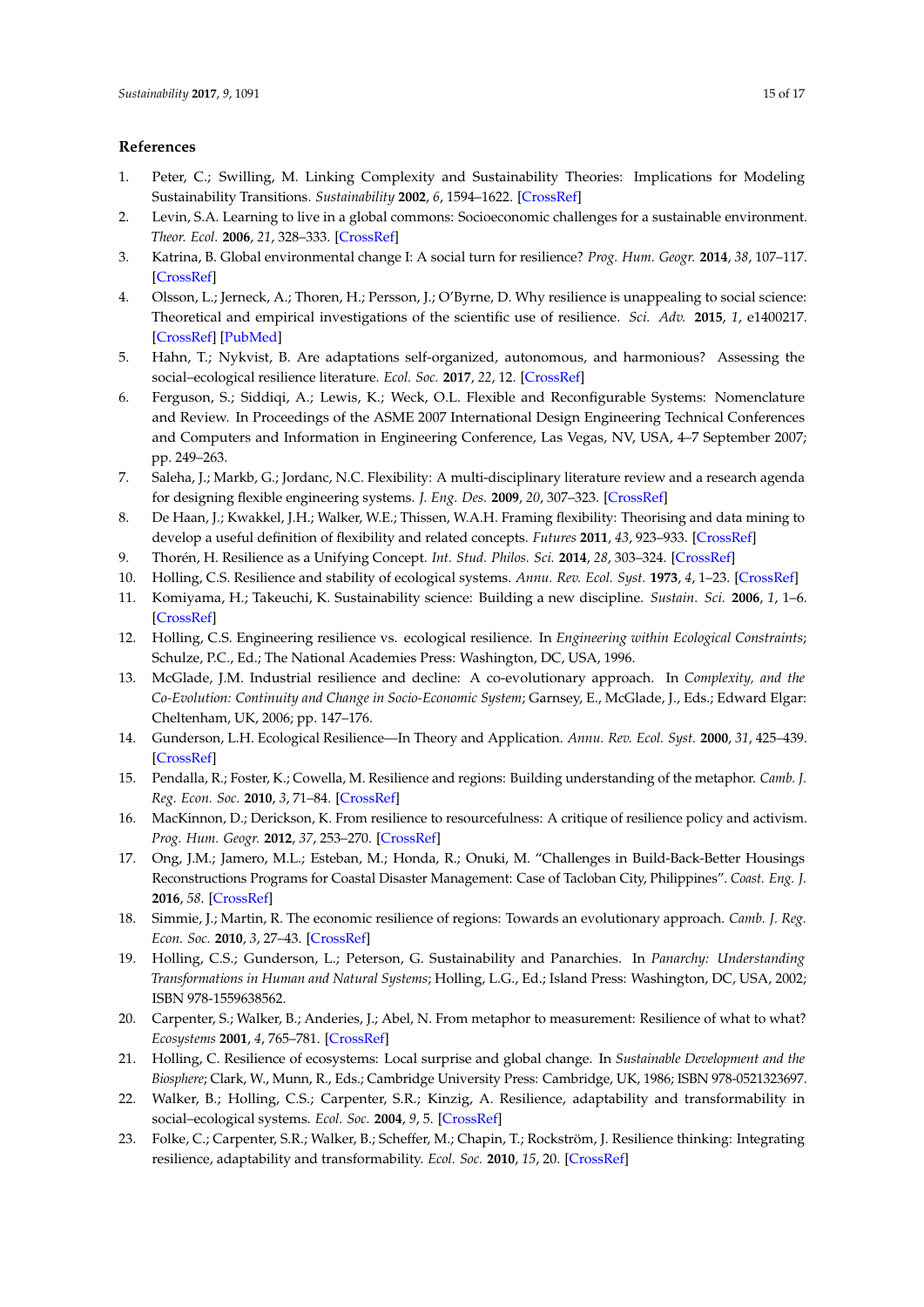- <span id="page-15-0"></span>24. Miller, F.; Osbahr, H.; Boyd, E.; Thomalla, F.; Bharwani, S.; Ziervogel, G.; Walker, B.; Birkmann, J.; van der Leeuw, S.; Rockström, J.; et al. Resilience and vulnerability: Complementary or conflicting concepts? *Ecol. Soc.* **2010**, *15*, 11. [\[CrossRef\]](http://dx.doi.org/10.5751/ES-03378-150311)
- <span id="page-15-1"></span>25. Carlsson, B. Flexibility and the Theory of the Firm. *Int. J. Ind. Org.* **1989**, *7*, 179–203. [\[CrossRef\]](http://dx.doi.org/10.1016/0167-7187(89)90018-0)
- <span id="page-15-2"></span>26. Bateson, G. *Steps to an Ecology of Mind*; University of Chicago Press: Chicago, IL, USA, 1972; ISBN 9780226039053.
- <span id="page-15-3"></span>27. Carlson, J.M.; Doyle, J. Complexity and robustness. *Proc. Natl. Acad. Sci. USA* **2002**, *99* (Suppl. 1), 2538–2545. [\[CrossRef\]](http://dx.doi.org/10.1073/pnas.012582499) [\[PubMed\]](http://www.ncbi.nlm.nih.gov/pubmed/11875207)
- <span id="page-15-4"></span>28. Wagner, A.; Rosen, W. Spaces of the possible: Universal Darwinism and the wall between technological and biological innovation. *J. R. Soc. Interface* **2014**, *11*, 20131190. [\[CrossRef\]](http://dx.doi.org/10.1098/rsif.2013.1190) [\[PubMed\]](http://www.ncbi.nlm.nih.gov/pubmed/24850903)
- <span id="page-15-5"></span>29. Solée, R.V.; Valverde, S.; Casals, M.R.; Kauffman, S.A.; Farmer, D.; Eldredge, N. The evolutionary ecology of technological innovations. *Complexity* **2013**, *18*, 15–27. [\[CrossRef\]](http://dx.doi.org/10.1002/cplx.21436)
- <span id="page-15-6"></span>30. Edelman, G.M.; Gally, J.A. Degeneracy and complexity in biological systems. *Proc. Natl. Acad. Sci. USA* **2001**, *98*, 13763–13768. [\[CrossRef\]](http://dx.doi.org/10.1073/pnas.231499798) [\[PubMed\]](http://www.ncbi.nlm.nih.gov/pubmed/11698650)
- <span id="page-15-7"></span>31. Whitacre, J.M. Degeneracy: A link between evolvability, robustness, and complexity in biological systems. *Theor. Biol. Med. Model.* **2010**, *7*, 6. [\[CrossRef\]](http://dx.doi.org/10.1186/1742-4682-7-6) [\[PubMed\]](http://www.ncbi.nlm.nih.gov/pubmed/20167097)
- <span id="page-15-8"></span>32. Blau, P.; Schwartz, J.E. *Crosscutting Social Circles: Testing a Macrostructural Theory of Intergroup Relations*; Transaction Publishers: Piscataway Township, NJ, USA, 1984; ISBN 978-1-56000-903-0.
- <span id="page-15-9"></span>33. Centola, D. The Social Origins of Networks and Diffusion. *Am. J. Sociol.* **2015**, *120*, 1295–1338. [\[CrossRef\]](http://dx.doi.org/10.1086/681275) [\[PubMed\]](http://www.ncbi.nlm.nih.gov/pubmed/26421341)
- <span id="page-15-10"></span>34. Ulanowicz, R. *Growth and Development: Ecosystems Phenomenology*; Springer: New York, NY, USA, 1986.
- <span id="page-15-11"></span>35. Ehrlich, P.; Hanski, I. *On the Wings of Checkerspots: A Model System for Population Biology*; Oxford University Press: Oxford, UK, 2004; ISBN 978-0195158274.
- <span id="page-15-12"></span>36. Goranson, H. The Agile Virtual Enterprise. Available online: <http://dl.acm.org/citation.cfm?id=328717> (accessed on 15 June 2017).
- <span id="page-15-13"></span>37. Rice, J.B.; Caniato, F. Building a Secure and Resilient Supply Network. *Supply Chain Manag. Rev.* **2003**, *7*, 22–30.
- <span id="page-15-14"></span>38. Shefi, Y.; Rice, J. A Supply Chain View of the Resilient Enterprise. *MIT Sloan Manag. Rev.* **2005**, *47*, 41–48.
- <span id="page-15-15"></span>39. Tomlin, B. On the Value of Mitigation and Contingency Strategies for Managing Supply Chain Disruption Risks. *Manag. Sci.* **2006**, *52*, 639–657. [\[CrossRef\]](http://dx.doi.org/10.1287/mnsc.1060.0515)
- <span id="page-15-16"></span>40. Stigler, G. Production and Distribution in the Short Run. *J. Political Econ.* **1939**, *47*, 305–327. [\[CrossRef\]](http://dx.doi.org/10.1086/255387)
- <span id="page-15-17"></span>41. Hart, A.G. Anticipations, Uncertainty, and Dynamic Planning. Available online: [http://tocs.ulb.tu](http://tocs.ulb.tu-darmstadt.de/9612847X.pdf)[darmstadt.de/9612847X.pdf](http://tocs.ulb.tu-darmstadt.de/9612847X.pdf) (accessed on 15 June 2017).
- <span id="page-15-18"></span>42. Mills, D. Demand fluctuations and endogenous firm flexibility. *J. Ind. Econ.* **1984**, *33*, 55–71. [\[CrossRef\]](http://dx.doi.org/10.2307/2098424)
- <span id="page-15-19"></span>43. Mills, D.E.; Schumann, L. Industry Structure with Fluctuating Demand. *Am. Econ. Rev.* **1985**, *75*, 758–767.
- <span id="page-15-20"></span>44. Marschak, T.; Nelson, R.R. Flexibility, Uncertainty, and Economic Theory. *Metroeconomica* **1962**, *14*, 42–58. [\[CrossRef\]](http://dx.doi.org/10.1111/j.1467-999X.1962.tb00293.x)
- <span id="page-15-21"></span>45. Abernathy, W.; Utterback, J. Patterns of industrial innovation. *Technol. Rev.* **1978**, *80*, 40–47.
- <span id="page-15-22"></span>46. Wheelwright, S. Japan—Where Operations Really Are Strategic. *Harvard Bus. Rev.* **1981**, *1*, 67–74.
- <span id="page-15-23"></span>47. Sethi, A.K.; Sethi, S.P. Flexibility in Manufacturing: A Survey. *Int. J. Flex. Manuf. Syst.* **1990**, *2*, 289–328. [\[CrossRef\]](http://dx.doi.org/10.1007/BF00186471)
- <span id="page-15-24"></span>48. Hayes, R.; Schmermer, R. How Should You Organize Manufacturing? *Harvard Bus. Rev.* **1978**. Available online: <https://hbr.org/1978/01/how-should-you-organize-manufacturing> (accessed on 15 June 2017).
- <span id="page-15-25"></span>49. Raffaella, T.; Alberto, S.; Giuseppe, I.; Anna, M. Industrial Symbiosis, Networking and Innovation: The Potential Role of Innovation Poles. *Sustainability* **2017**, *9*, 169. [\[CrossRef\]](http://dx.doi.org/10.3390/su9020169)
- <span id="page-15-26"></span>50. Biggs, R.; Schlüter, M.; Schoon, M. *Principles for Building Resilience: Sustaining Ecosystem Services in Social-Ecological Systems*; Cambridge University Press: Cambridge, MA, USA, 2015; p. 316. ISBN 9781107082656. Available online: <http://www.cambridge.org/9781107082656> (accessed on 15 June 2017).
- <span id="page-15-27"></span>51. Luigi, B.; Maarten, K. Flexicurity: A conceptual critique. *Eur. J. Ind. Relat.* **2011**, *17*, 75–91. [\[CrossRef\]](http://dx.doi.org/10.1177/0959680110393189)
- <span id="page-15-28"></span>52. Hausmann, R.; Hidalgo, C.A.; Sebastián, B.; Coscia, M.; Simoes, A.; Yildirim, M.A. *The Atlas of Economic Complexity Mapping Paths to Prosperity*; The MIT Press: Cambridge, MA, USA, 2014.
- <span id="page-15-29"></span>53. Hedbloma, M.; Andersson, E.; Borgström, S. Flexible land-use and undefined governance: From threats to potentials in peri-urban landscape planning. *Land Use Policy* **2017**, *63*, 523–527. [\[CrossRef\]](http://dx.doi.org/10.1016/j.landusepol.2017.02.022)